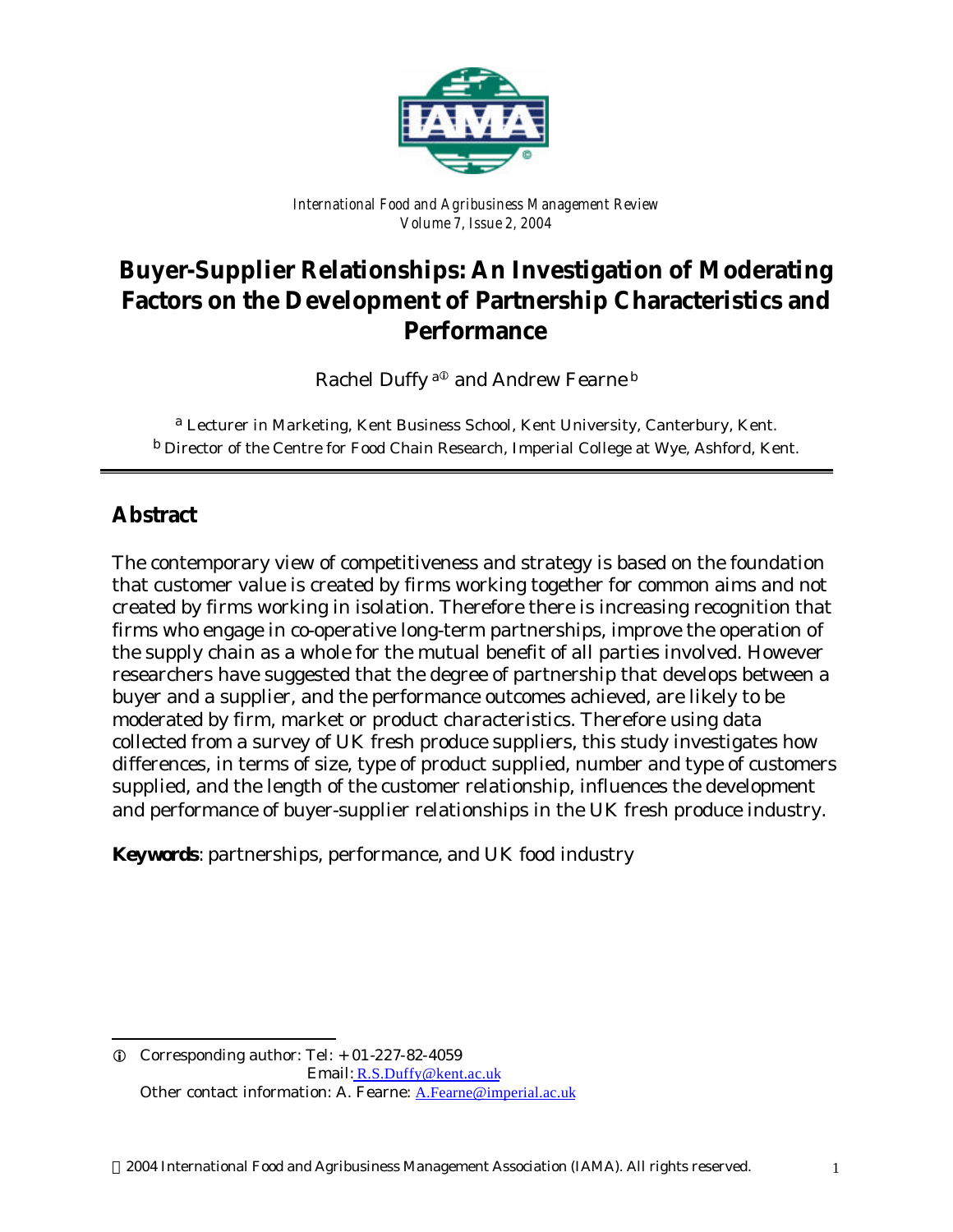## **Introduction**

The UK food industry has seen a concerted move towards fewer and more cooperative buyer-supplier relationships as retailers have attempted to gain more control over their supply chains. This has been done to ensure the integrity of their own label products, in terms of quality and safety issues, and to reduce supply chain costs in an effort to increase their competitiveness in a highly competitive retailing environment (Fearne and Hughes 1999). These efforts have been accelerated in recent years by the introduction of Efficient Consumer Response (ECR), which promotes the development of collaborative partnerships between retailers and suppliers as a way to remove unnecessary costs from the supply chain and to add value to products by identifying and responding to consumer needs more effectively (Mitchell 1997, Fiddis 1997).

The tight gatekeeper roles that the major retailers now enjoy, by controlling access to consumers, means that they are in an increasingly powerful position as manufacturers and suppliers have no other viable means of setting up distribution that offers the same scale and economic benefits. The power relationship that exists between two firms has implications for the development of partnerships as several researchers suggest that the structure of the power-dependence relationship determines the level and features of a trading relationship and the performance outcomes achieved (i.e. Frazier and Antia 1995, Kumar Scheer and Steenkamp 1995, Gattorna and Walters 1996). Therefore relationships in the UK retail industry, where the market is dominated by a small number of retail customers, are likely to differ from those in other food sectors, such as processing or food service where the number of customers is much larger and the market less concentrated resulting in a different market power structure.

As retail concentration has increased, so too has supplier rationalisation as retailers realise that purchasing costs can be reduced by dealing with fewer suppliers. Research in the fresh produce industry shows that UK retailers are continuing to reduce the number of suppliers for each product, to concentrate on larger more technically efficient and innovative suppliers (Fearne and Hughes 1999, Hingley 2000). As such, smaller growers are likely to be excluded from the market by lack of size or facilities, as they will not be able to meet the volume requirements or service levels specified by the multiple retailers (Dawson and Shaw 1989). Smaller growers may also be disadvantaged as profit margins in the fresh produce sector are generally low and so, in many cases, profits can only be maintained and increased through volume growth (Fearne and Hughes 1999).

As retailers reduce the number of suppliers they deal with there is an increasing trend for suppliers to concentrate on the needs of fewer customers in order to provide the service and quantity required. In many cases retailers prefer to do business with suppliers that do not supply their main competitors (Duffy, Fearne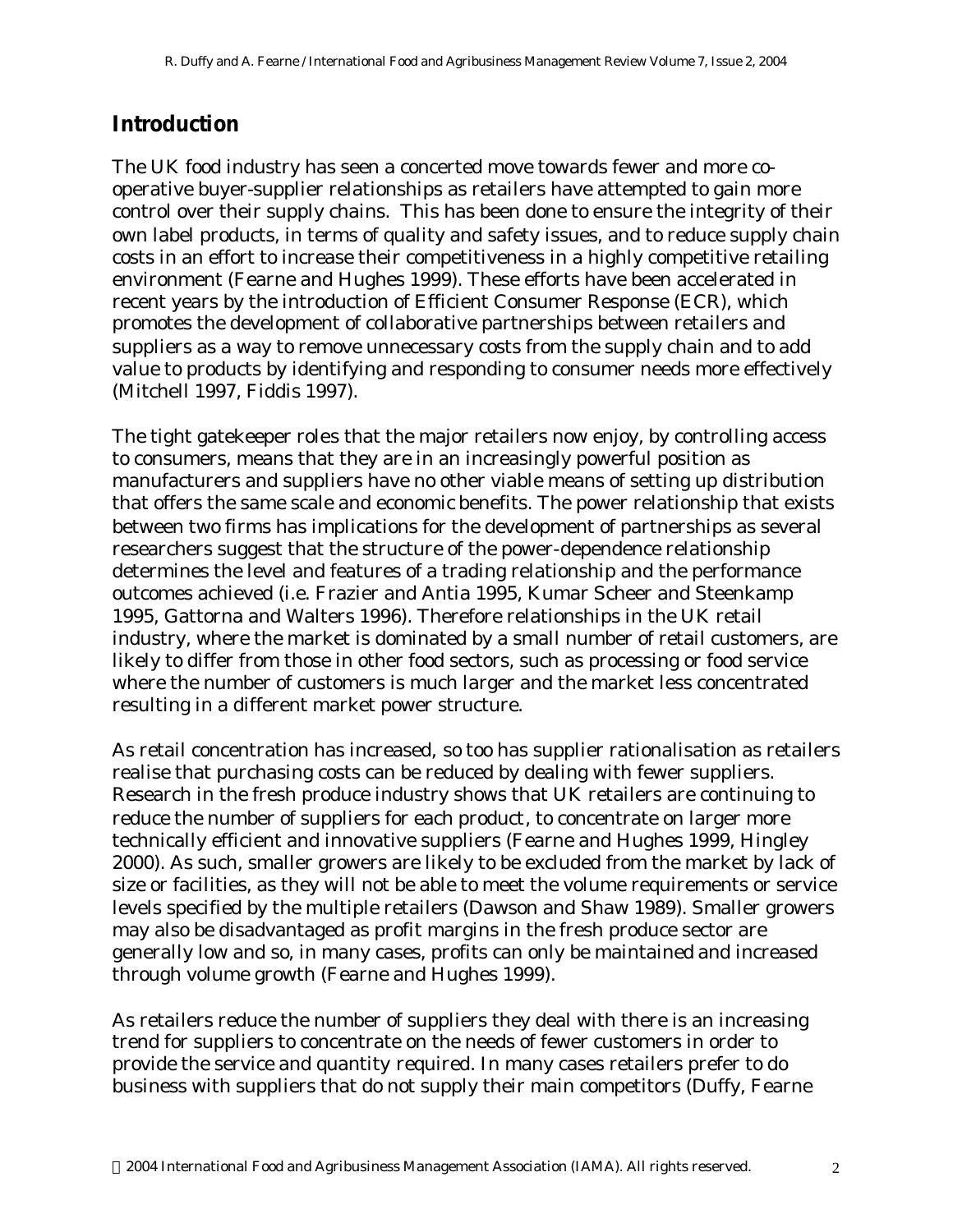and Hornibrook 2002) and increasingly insist on some element of exclusivity in terms of products and/or service. This normally involves having a set of growers that only grow fruit for one retailer or by sourcing and developing varieties of fruit and vegetable that are only available in their stores (Fearne and Hughes 1999). The number of customers that a supplier does business with affects the powerdependence relationship, as a supplier that supplies many customers will be less dependent on any one customer than a supplier that relies on one customer for all its business. Therefore the number of customers that a supplier does business with is likely to affect the type of customer relationships that a supplier develops.

The degree to which a partnership can be developed is also influenced by the nature of the product market. For example, Spekman and Salmond (1992) suggest that collaborative relationships are not likely to be suitable for commodity purchases (even in high volume) or low value-added goods. They state that partners involved in the purchase of these types of products may be linked through an inventory management system but the linkages may not pervade any other aspects of their business. Simply, they state that the buyer and seller have few expectations of the other beyond the transaction. This is echoed by Anderson and Narus (1991), who suggest that for commodity products, long-term contracts and 'just- in- time' inventory programs may generally represent the extent of potential collaboration.

In the food industry buyer-supplier relationships of 30 years or greater are not uncommon (Duffy 2002), with many suppliers having grown and developed their businesses to meet the needs of the multiple retailers (Fearne and Hughes 1999). The length of a customer relationship could have an influence on the degree of partnership that has developed as some researchers suggest that the longer a supplier has been doing business with a customer, the more likely it is that the parties engage in joint activities (Lusch and Brown 1996).

Therefore there are a number of factors that are suggested to influence or have a moderating affect on the extent to which buyer-supplier partnerships might develop in the food industry. To investigate the influence that these different firm and relationship characteristics have on the development of partnerships and their performance the relationships between these categorical firm and relationship characteristics and key partnership characteristics are empirically tested. The next section presents the theoretical framework. The constructs specified in this framework are the variables that are the dependent variables in this study, while the different firm and relationship characteristics mentioned previously are viewed as the independent variables.

## **Theoretical Framework**

The framework used to investigate buyer-supplier relationships was developed from two key disciplinary orientations in channel theory: the behavioural approach and the political economy paradigm. The key premise of the behavioural approach, as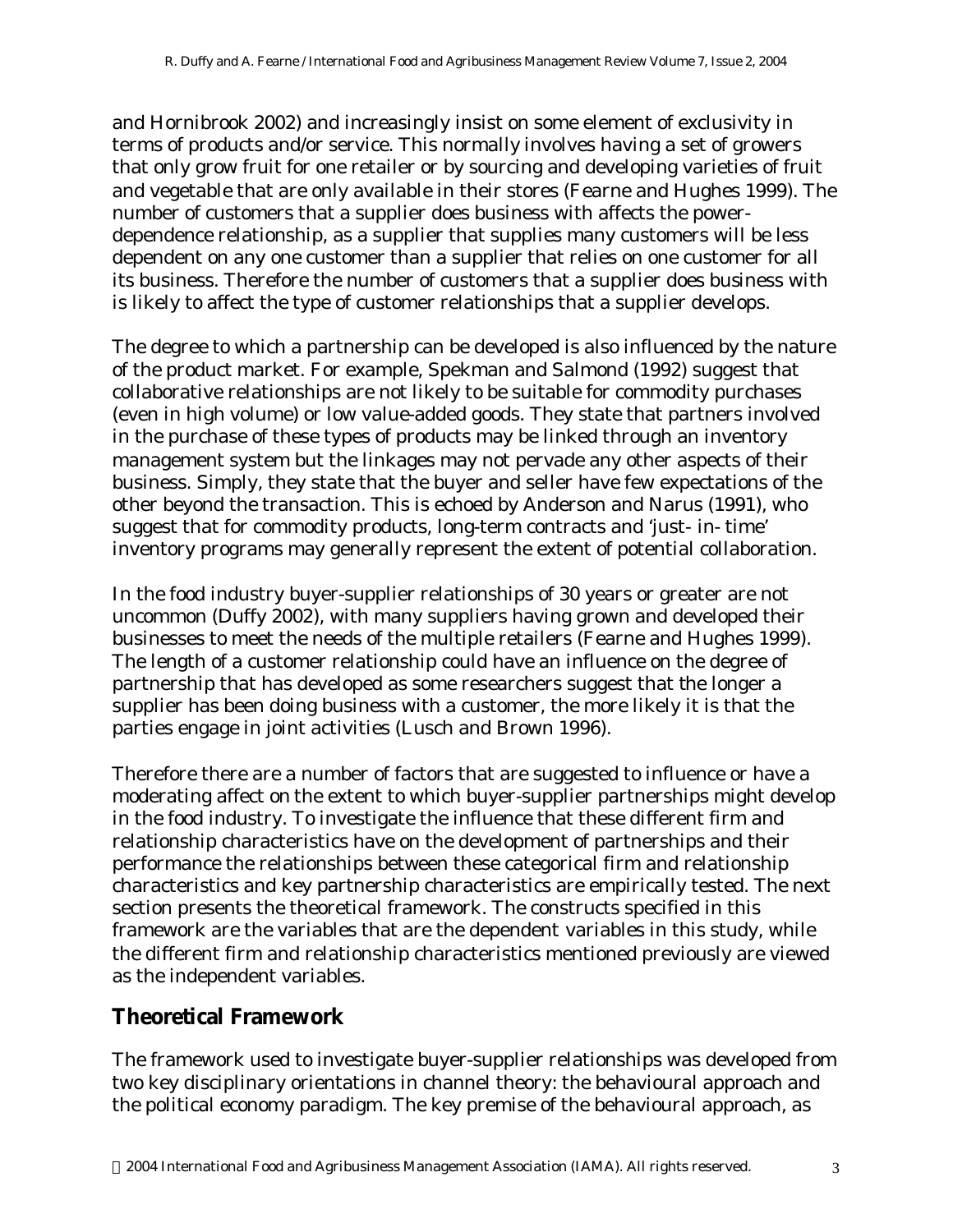related to performance, is that performance is not solely determined by the structural arrangement of the channel but also by channel member behaviour (El-Ansary 1975, Haytko, 1994). The majority of behavioural channel research has concentrated on power and conflict as the key behavioural constructs that influence performance (Reve & Stern 1979).

In this way the behavioural approach has traditionally viewed relationships between channel members as power struggles, in which the power and dependence of each party controls the decisions and subsequently the performance of other firms (Gassenheimer et al 1989, Skinner et al 1992). Other behavioural constructs such as co-operation, trust, commitment and satisfaction have also been widely studied due to their perceived influence on performance (Haytko 1994).

The political economy framework, as developed by Stern and Reve (1980) for the analysis of distribution channels, advocates the division of an interorganisational dyad into an internal economy and an internal polity, which interact to jointly influence collective behaviour and performance. In this way the political economy framework, integrates the behavioural power theories of organisations with the economic efficiency theories of organisations to gain a deeper understanding of the internal functioning of a distribution channel.

Specifically, the framework builds on the empirical work of Reve and Stern (1986) and the conceptual work of Robicheuax and Coleman (1994) who took a behavioural approach to the traditional structure-conduct-performance relationship.

The premise of the model is that the structural elements of a buyer-seller relationship, such as activities and information flows, measured in the internal



**Figure 1:** Theoretical Framework for Investigating Buyer-Supplier Relationships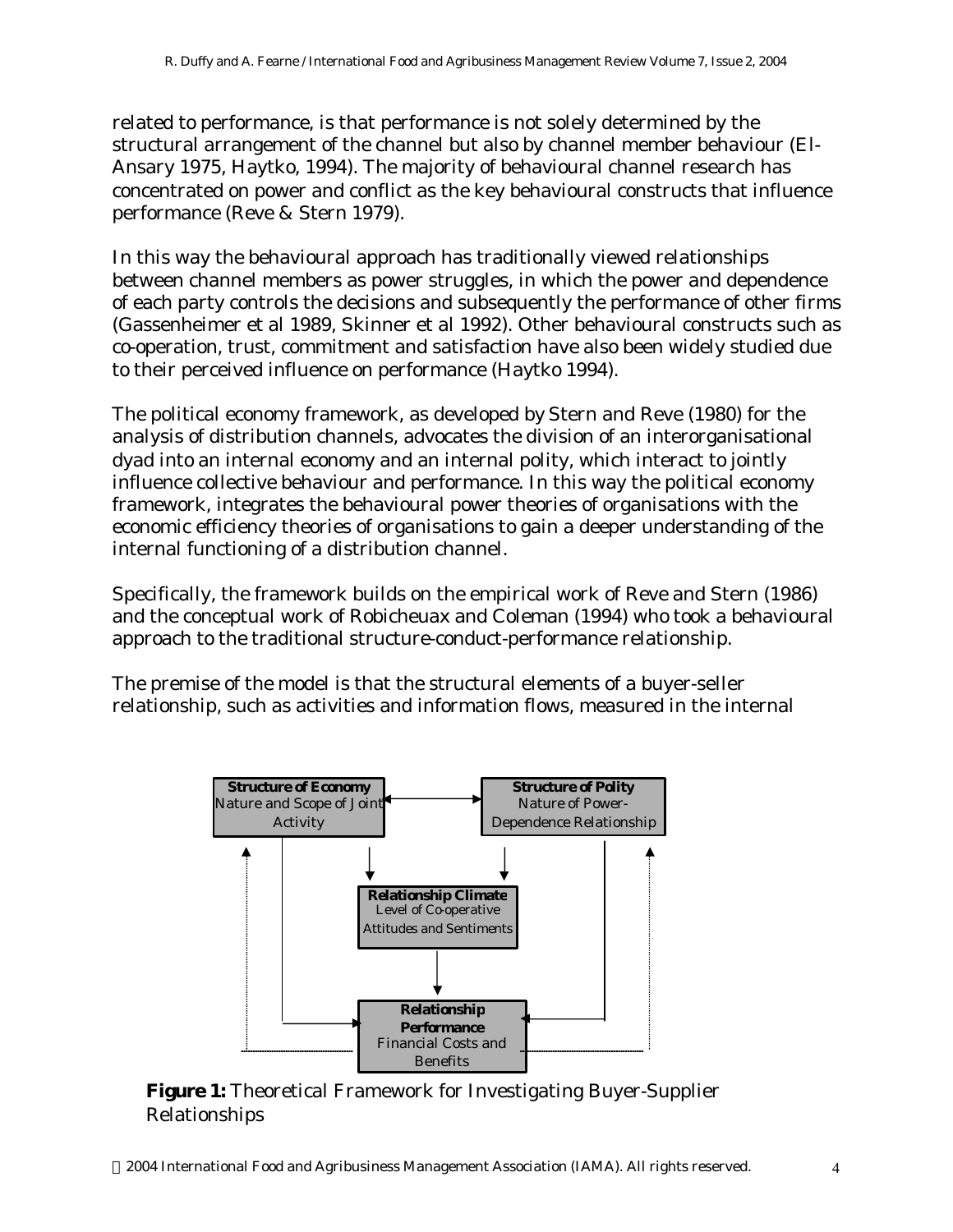economy, and the nature of the power-dependence relationship, measured in the internal polity, influence each other but also influence the dominant attitudes and sentiments in the relationship and the performance outcomes achieved. Each part of the framework is briefly discussed in the following sections. For a full discussion regarding the development of the model and its validation through factor analysis see Duffy (2002).

### *Conceptualization of the Structure of the Economy*

The internal economy is defined in terms of the types of activities, resources and information flows that are used to support and co-ordinate the operation of the buyer-supplier relationship (Arndt 1983, Reve and Stern 1986, Robicheaux and Coleman 1994, Cannon 1992). As such, the economy is conceptualised as existing on a continuum representing the more tangible and observable aspects of relationships. At one end, firms engage in low levels of joint activities and have low levels of operational integration and at the other they engage in high levels of joint activities and have high levels of operational integration.

## *Conceptualization of the Structure of the Internal Polity*

The internal political structure is conceptualised as the level and nature of interdependence that exists in a relationship (Kumar, Scheer and Steenkamp 1995). A comprehensive view of interdependence encompasses both the asymmetry and magnitude of interdependence (i.e. Kumar et al 1995, Frazier and Antia 1995, Geyskens et al 1996). Therefore, an examination of the relationship polity directs attention to the level of total interdependence in the relationship (i.e. the sum of both firms' dependence) and the level of dependence asymmetry in the relationship (i.e. the difference in the firms' dependence scores).

## *Conceptualization of the Climate*

In line with Reve and Stern (1986) the climate examines the dominant attitudes and sentiments that exist in a buyer-supplier relationship. Researchers such as Stern and Reve (1980) and Skinner Gassenheimer and Kelley (1992) suggest that conflict and co-operation are the two dominant sentiments that regulate exchange relationships.

Four theoretical constructs are used to capture whether the dominant attitudes and sentiments in relationships are co-operative or adversarial in nature. These are trust, commitment, relational norms and functional conflict resolution methods, which are constructs that indicate the presence of co-operative behaviour directed towards collective as opposed to individual goals (i.e. Dwyer, Schurr and Oh 1987, Heide and John 1992, Morgan and Hunt 1994, Cannon and Perreault 1997, Siguaw, Simpson and Baker 1998). Functional conflict resolution is measured instead of measuring the level of conflict in a relationship as researchers suggest that conflict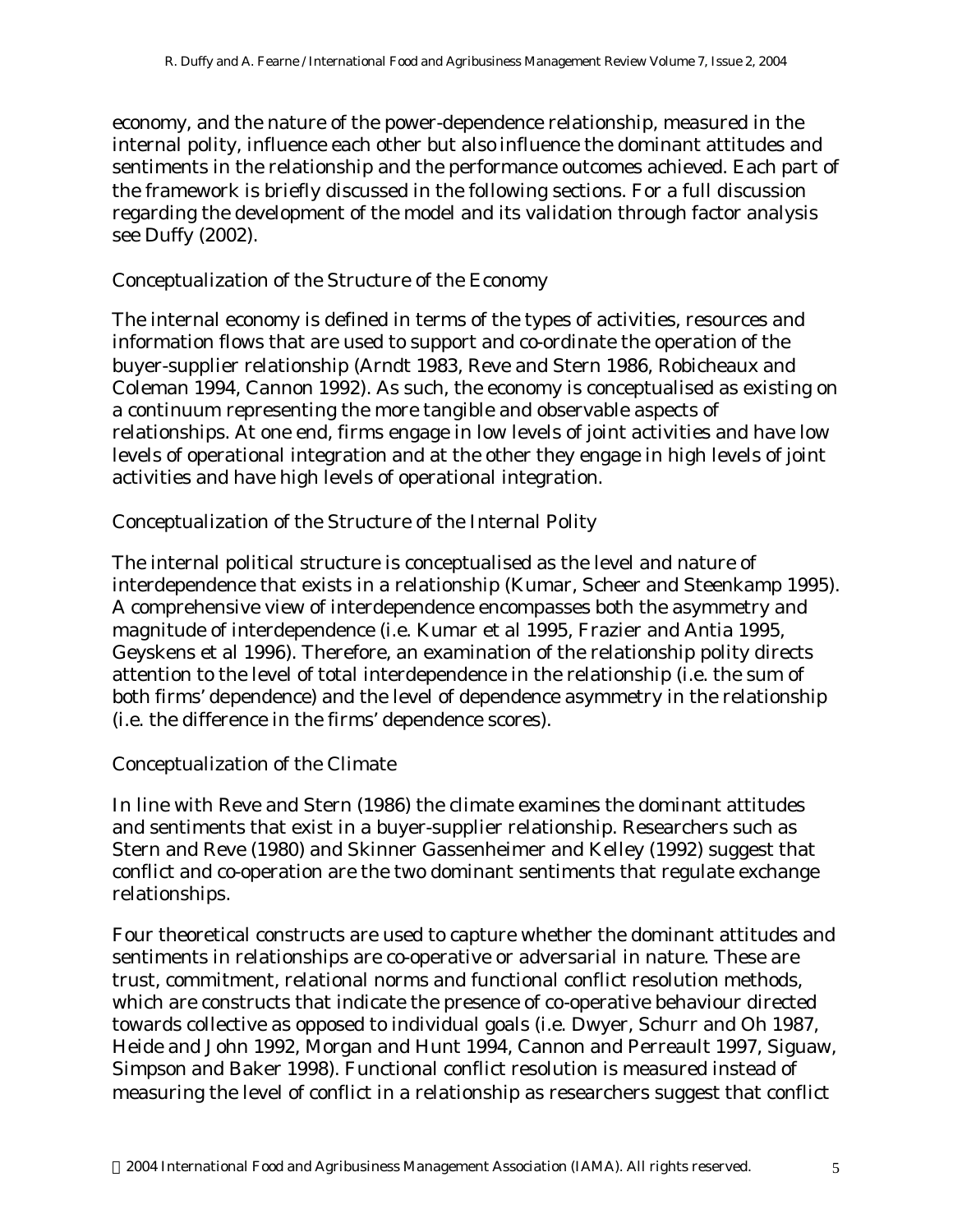is not always detrimental to a relationship (i.e. Robicheaux and El-Ansary 1976, Michie and Sibley 1979). Instead it is the manner in which partners resolve conflict that has implications for partnership success (Mohr and Spekman 1994).

### *Conceptualization of Performance*

The aim of this part of the framework is to examine the financial costs and benefits associated with different forms of buyer-supplier relationships. Because the focus of this study is concerned with the impact of partnerships on supplier performance, performance is viewed from the perspective of individual channel members. More specifically, the focus of performance concerns the supplier's overall view of the performance outcomes of a specific customer relationship. This view is taken because suppliers often have many customers. As such it would be difficult to isolate the impact of any individual relationship on overall performance at the firm level.

## **Methodology**

## *Data Collection*

Data was collected via a questionnaire sent to the managing directors of 337 UK fresh produce suppliers in March 2001. In addition to collecting information on each of the theoretical constructs in the framework, the questionnaire also collected information on firm characteristics and background information on the chosen customer relationship. A total of 173 questionnaires were returned and 155 of these were deemed usable, resulting in a usable response rate of nearly 46 percent.

Suppliers were instructed to answer the questionnaire in relation to the customer with whom they had been doing business for the longest period of time. This was done to increase the likelihood that suppliers commented on a relationship that was properly formed and had established patterns of behaviour (Leuthesser 1997). The decision to specify the customer about whom suppliers should comment on was made as Ellram and Hendrick (1995) suggest that if the decision is left to the supplier the results will be biased in favour of high performing relationships as given the choice, suppliers are most likely to pick their best customer arrangements to discuss.

It was believed that the selection of enduring relationships would not bias the responses towards relationships with more partnership characteristics, as researchers such as Leuthesser (1997) and Blois (1996, 1997) state that the established patterns of behaviour in the relationship may or may not be relational in nature. The extent to which this approach provides an unbiased method for selecting customer relationships is investigated by examining the influence of relationship length on each of the constructs in the theoretical framework.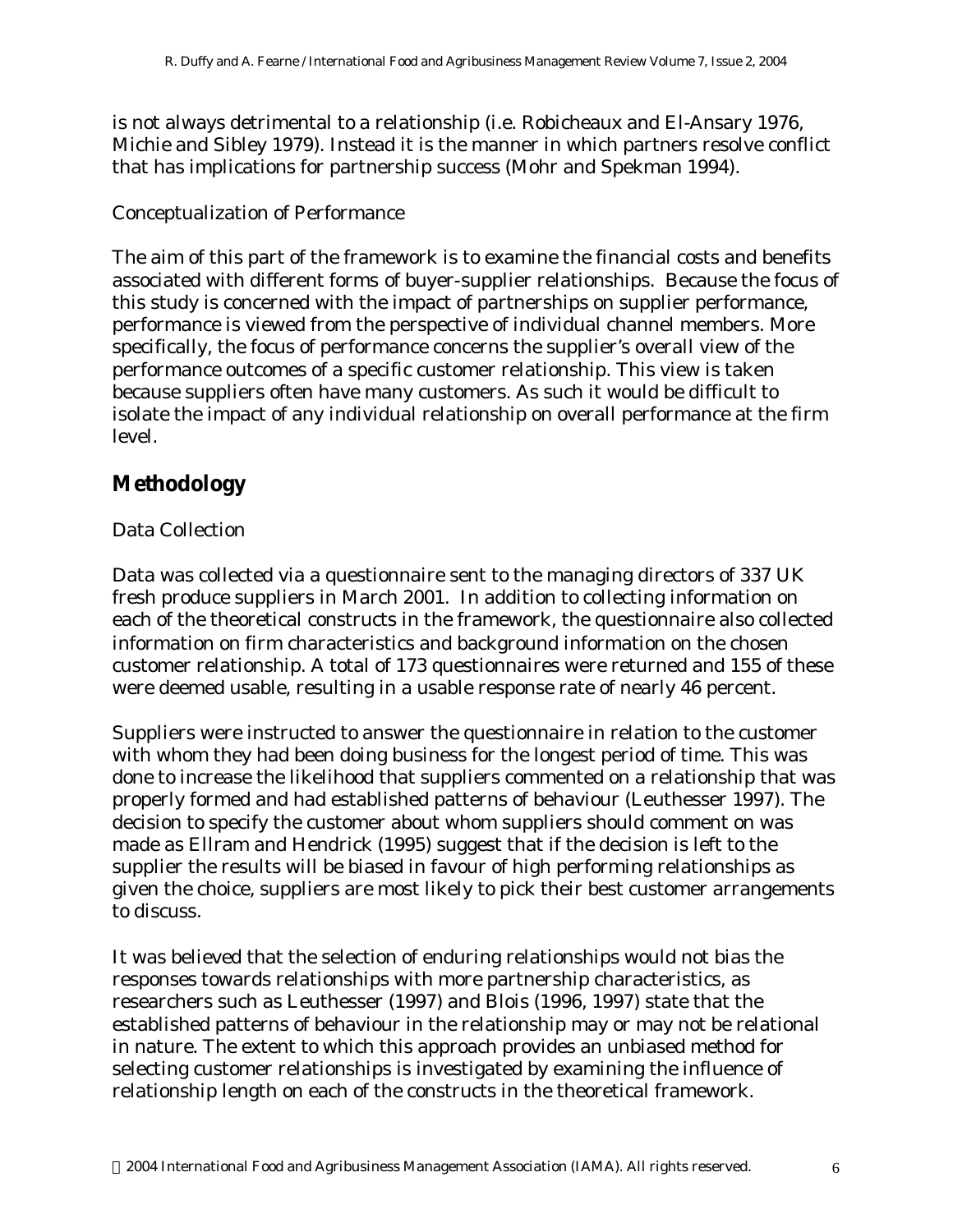### *Construct Measurement*

All theoretical constructs were measured using multiple item scales and are listed in the appendix. The structure of the economy was measured using a 22-item scale designed to capture the task-related flows of activities, resources and information in a relationship. Following approaches in previous research, dependence was measured using parallel multiple item scales; one to measure the suppliers view of its dependence on the chosen customer and the other to measure the supplier view of their customer's dependence on their own firm (i.e. Buchanan 1992, Kumar et al 1995, Lusch and Brown 1996).

To measure the dominant attitudes and sentiments in the exchange separate scales were developed to measure levels of trust, commitment, relational norms and functional conflict resolution methods. Trust was measured using a four item scale that captured trust in a partner's honesty and trust in a partner's benevolence (Kumar et al 1995). Commitment was measured using three items that captured the attitudinal and temporal components of commitment (Kumar et al 1995, Wilson and Vlosky 1998).

Relational norms were measured using eight items that measured four norms most frequently used to operationalise the construct of relationalism. These were solidarity, flexibility, mutuality and information exchange (i.e. Kaufmann and Stern 1988, Noordewier, John and Nevin 1990, Dant and Schul 1992, Heide and John 1992, Lusch and Brown 1996). Functional conflict resolution was measured using items that identify whether problems are resolved amicably or by resorting to threats using items drawn from previous studies (Salmond 1987, Gundlach et al 1995, Morgan and Hunt 1994).

Finally, performance was measured using nine items that captured commonly cited benefits of partnerships. These items measured whether there had been a reduction in costs and a sharing of realised benefits (IGD 1996, Fiddis 1997, Mitchell 1997) and changes in sales and profits, which Frazier, Spekman and O'Neal (1988) and Nielson (1997) suggest are the most important outcomes of partnerships. In addition, items were developed which captured the supplier's beliefs and expectations regarding the future prospects for the relationship and its future viability as Woo and Willard (1983) and Stern and El-Ansary (1992) suggest that performance cannot be measured solely by past or current levels of sales and profitability, but should also include indicators of how the firm will do in the future.

#### *Validation and Modification Of Measures*

After the data had been collected all measures were tested for their reliability and validity, using Cronbach's alpha and factor analysis. A factor analysis of each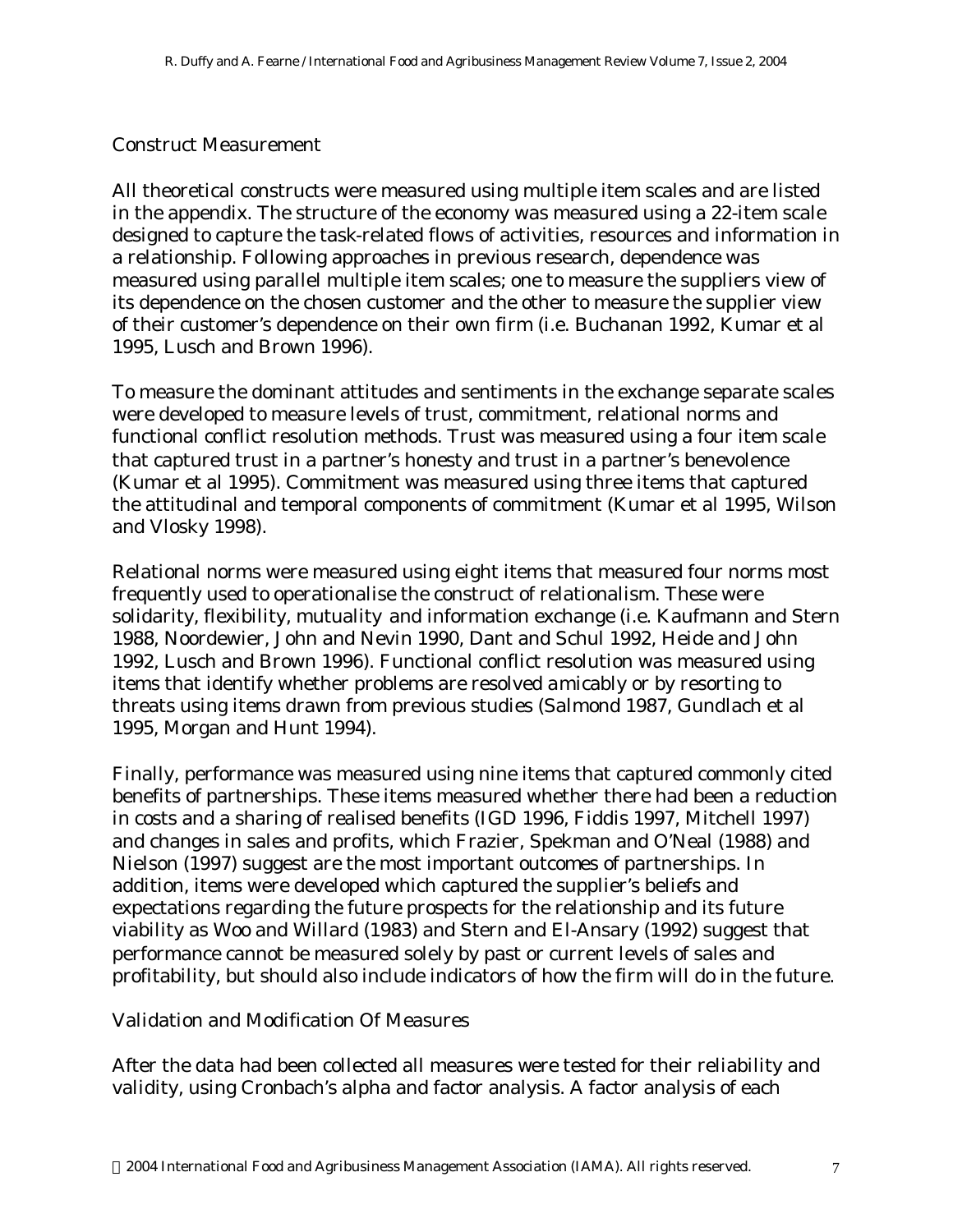multiple item scale identified ten distinct and separate inter-organisational constructs that were used in all subsequent statistical analyses. These had alpha values ranging from 0.6298 to 0.9311 indicating that all scales were reliable (Duffy 2002). These are listed below in Table 1.

| <b>Variable</b>              | <b>Description</b>                                    |
|------------------------------|-------------------------------------------------------|
| <b>Economy</b>               | <b>Sum of Economy Factors 1 to 4</b>                  |
| <b>Economy Factor 1</b>      | <b>Focus On Supply Chain Efficiency</b>               |
| <b>Economy Factor 2</b>      | <b>Exclusive Offerings</b>                            |
| Economy Factor 3.            | Scope And Level Of Communication and Joint Activities |
| <b>Economy Factor 4</b>      | <b>Involvement in Decisions And Planning</b>          |
| <b>Polity</b>                | Total Interdependence and Dependence Asymmetry        |
| <b>Total Interdependence</b> | Supplier Dependence + Customer Dependence             |
| <b>Dependence Asymmetry</b>  | Supplier Dependence - Customer Dependence             |
| <b>Climate</b>               | <b>Sum of Climate Factors 1 to 3</b>                  |
| <b>Climate Factor 1</b>      | <b>Trust and Relational Norms</b>                     |
| Climate Factor 2             | Commitment                                            |
| <b>Climate Factor 3</b>      | <b>Functional Conflict Resolution Methods</b>         |
| Performance                  | Future growth and current costs and sales             |

| Table 1: Key Dimensions Of Buyer-Supplier Relationships |
|---------------------------------------------------------|
|---------------------------------------------------------|

All of these variables were found to exist in higher amounts in relationships classified as partnerships as opposed to relationships classified as having limited coordination (Duffy 2002). These variables were also all found to have significant and positive relationships with performance. The exception was the level of dependence asymmetry, which in accordance with the theory, was lower in customer relationships classified as partnerships and had a significant negative relationship with performance (Duffy 2002).

## **Results**

ANOVA was used to assess the relationship between each of the theoretical constructs in Table 1 and several potential influential variables namely: (1) relationship length, (2) firm size, (3) number of customers supplied, (4) customer type and (5) type of product supplied.

## *Differences Attributable to the Duration of the Trading Relationship*

The results show that the duration of the chosen customer relationship, which ranged from 1 to 50 years, was only significantly related to climate factor three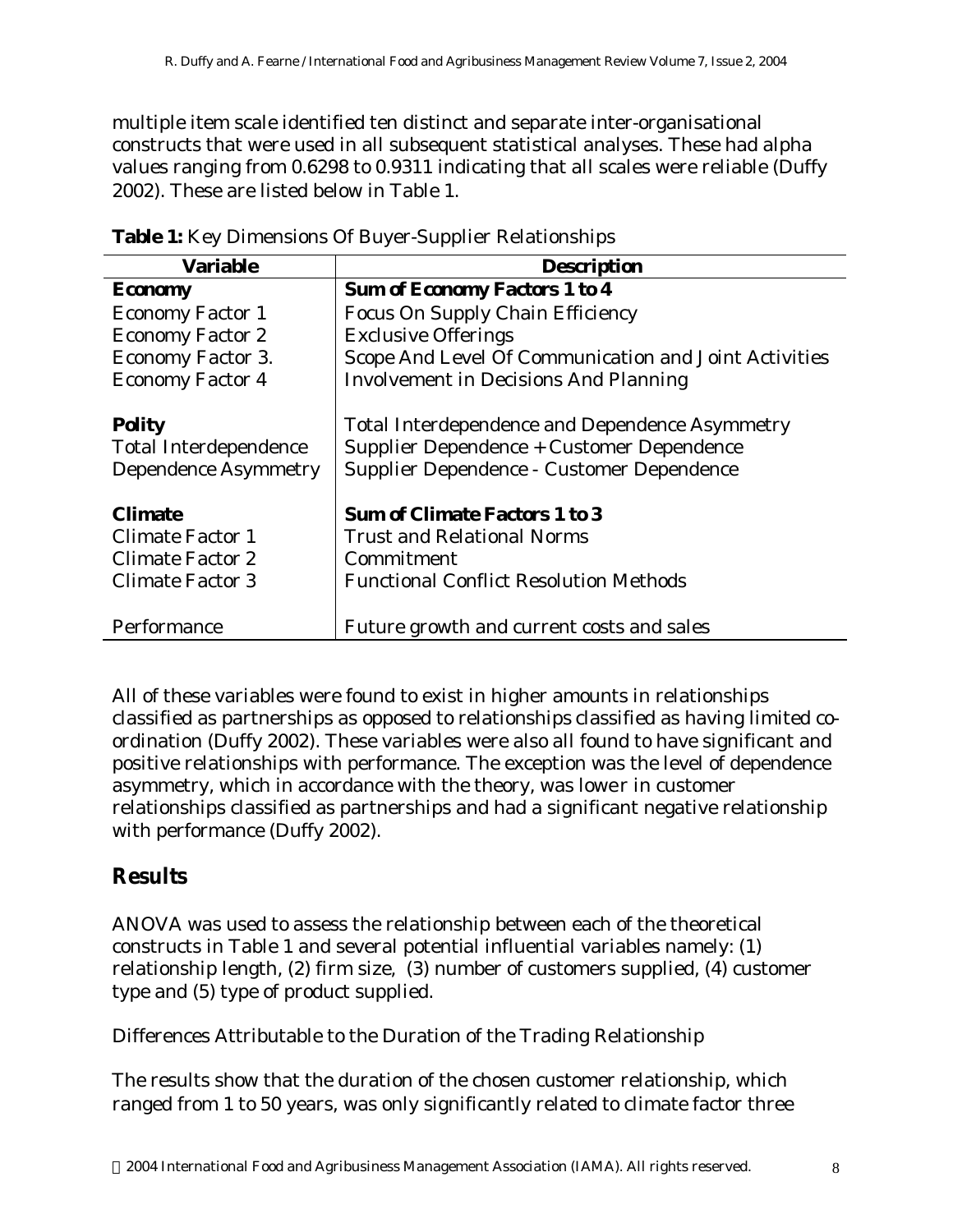(functional conflict resolution). However this relationship is not linear and so the results do not show that as the age of the relationship increases, firms use more functional methods of resolving conflicts. The results of the post hoc tests, calculated using the Scheffe test in SPSS, tested the differences between all possible combinations of groups.1 These tests did not identify any combinations of groups that were significantly different at the one or five per cent levels of significance. Therefore, the duration of a buyer-supplier relationship does not appear to influence the degree of partnership that develops in the relationship or the performance of the relationship.

|                              |          |          | $\cdot$   |           |           |          | ັ        |           | $\epsilon$          |
|------------------------------|----------|----------|-----------|-----------|-----------|----------|----------|-----------|---------------------|
|                              | $1 - 5$  | $6 - 10$ | $11 - 15$ | $16 - 20$ | $21 - 25$ | 26-30    | >30      |           | Sig.                |
|                              | years    | years    | years     | years     | years     | years    | years    | F         | ** = sig. at $0.01$ |
|                              | $n = 15$ | $n = 42$ | $n = 30$  | $n = 24$  | $n = 16$  | $n = 14$ | $n = 14$ | Statistic | $* = sig. at 0.05$  |
| <b>Total Interdependence</b> | 3.7926   | 3.7831   | 3.6704    | 3.7407    | 3.9722    | 3.7350   | 3.7778   | .502      | .806                |
| Dependence asymmetry         | .4967    | .3702    | .6967     | .9021     | .5688     | .5615    | .8214    | .911      | .489                |
| <b>Economy Factor 1</b>      | 3.4889   | 3.4524   | 3.5222    | 3.1944    | 3.5000    | 3.4872   | 3.4286   | .438      | .853                |
| <b>Economy Factor 2</b>      | 3.0222   | 3.1587   | 2.6889    | 3.1389    | 3.1875    | 3.2051   | 3.3810   | 1.181     | .320                |
| <b>Economy Factor 3</b>      | 3.5667   | 3.7238   | 3.7300    | 3.6000    | 3.9062    | 3.7923   | 4.0071   | .620      | .714                |
| Economy factor 4             | 3.6667   | 3.5833   | 3.3583    | 3.2500    | 3.6719    | 3.8269   | 3.7500   | 1.463     | .195                |
| Climate Factor 1             | 3.5111   | 3.5933   | 3.4889    | 3.1979    | 3.5365    | 3.6923   | 3.6667   | 1.326     | .249                |
| Climate Factor 2             | 4.1111   | 4.1429   | 4.1667    | 3.8056    | 4.2708    | 4.1282   | 4.1905   | 1.053     | .394                |
| Climate Factor 3             | 3.2667   | 3.7063   | 3.1111    | 3.2083    | 3.4167    | 3.7949   | 3.4762   | 2.987     | $.009*$             |
| Performance.                 | 3.6444   | 3.7566   | 3.6074    | 3.3056    | 3.7431    | 3.5983   | 3.7937   | 1.917     | .082                |

**Table 2:** Results of the One Way ANOVA for Relationship Length (mean scores)

Economy Factor  $1 =$  focus on supply chain efficiency, Economy Factor  $2 =$  exclusive offerings, Economy Factor 3 = level and scope of communication and joint activities, Economy Factor  $4 =$ Involvement in decisions and planning, Climate Factor 1 = Trust and Relational Norms, Climate Factor 2= Commitment, Climate Factor 3 = Functional conflict resolution

#### *Differences Attributable to Firm Size*

l

An examination of the group means in Table 3 shows that as turnover increases there was a general increase in levels of exclusive offerings (economy factor 2), communication and joint activity (economy factor 3), commitment (climate factor 2) and interdependence. All of these relationships were significant at the 0.05 level and above, except for the level of exclusive offerings. Therefore, these results suggest that as a firm increases in size it is able to increase its investment in the relationship.

Table 3 also shows that three other constructs varied significantly across groups. These were involvement in decisions and planning, performance and functional conflict resolution. However, none of these constructs were found to have a linear relationship with supplier turnover and so the nature of the relationship could not be interpreted without an examination of the multiple group comparisons. The examination of the multiple pairwise comparisons, carried out in the post hoc tests, only identified where significant differences occurred for one of the six constructs

<sup>1</sup> Due to the length of output associated with these tests, the results of the post hoc tests are not included.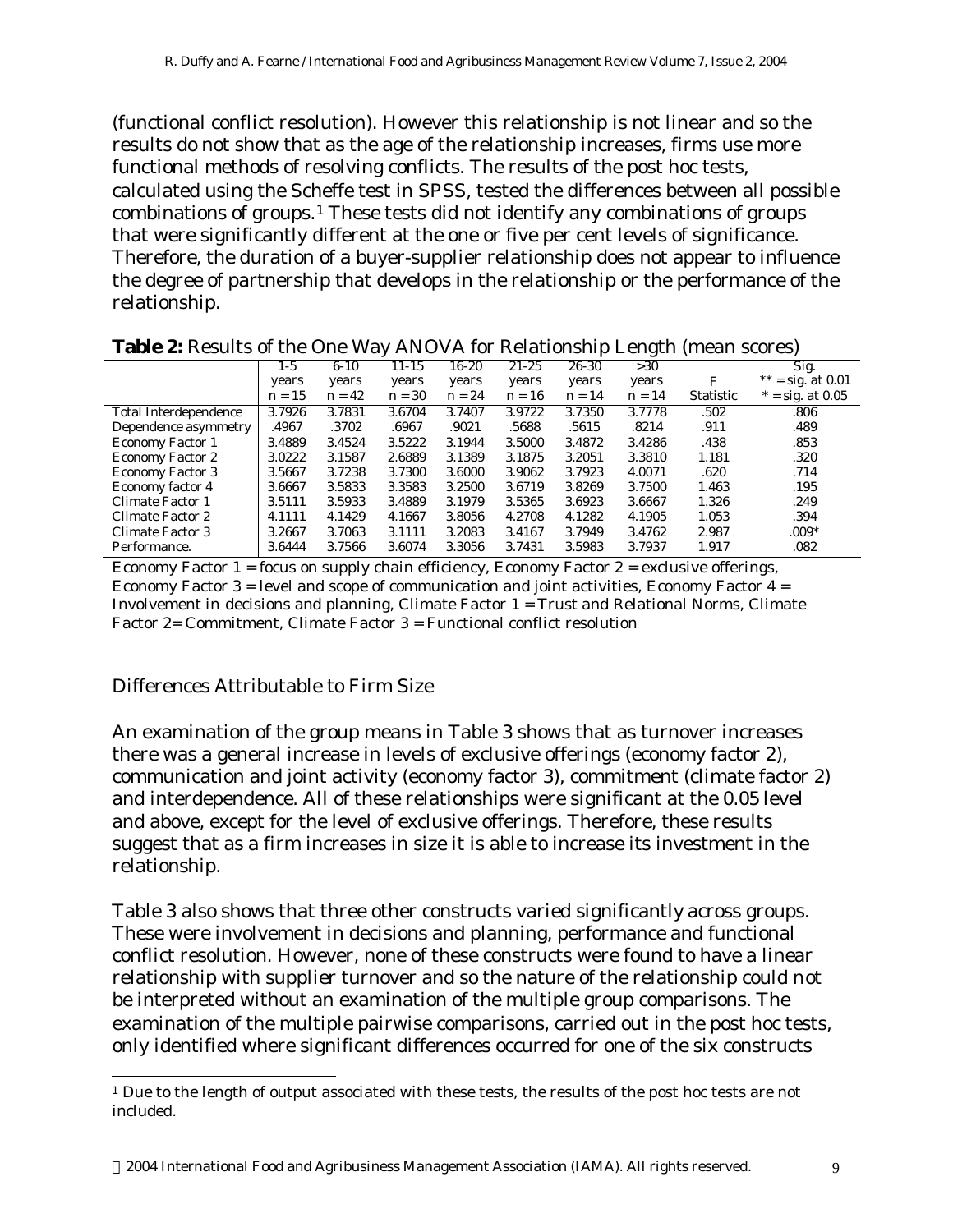|                       |                   |                        |                        |                      |                       |                | $\overline{\phantom{a}}$                                    |
|-----------------------|-------------------|------------------------|------------------------|----------------------|-----------------------|----------------|-------------------------------------------------------------|
|                       | f<10m<br>$n = 65$ | £11-25 $m$<br>$n = 33$ | £26-50 $m$<br>$n = 26$ | £51-100m<br>$n = 18$ | £100 $m+$<br>$n = 10$ | F<br>Statistic | Sig.<br>$**$ = sig. at .01 level<br>$*$ = sig. at .05 level |
| Total Interdependence | 3.5573            | 3.8519                 | 3.8932                 | 4.0494               | 4.0000                | 4.506          | $.002**$                                                    |
| Dependence asymmetry  | .4354             | .9470                  | .5346                  | .4389                | .5850                 | 1.605          | .176                                                        |
| Economy Factor 1      | 3.2667            | 3.6869                 | 3.3718                 | 3.6852               | 3.4333                | 2.010          | .096                                                        |
| Economy Factor 2      | 2.8667            | 3.1717                 | 3.0641                 | 3.3889               | 3.6667                | 2.342          | .058                                                        |
| Economy Factor 3      | 3.1708            | 4.0576                 | 4.1308                 | 4.3667               | 4.2600                | 24.832         | $.000**$                                                    |
| Economy factor 4      | 3.3231            | 3.7803                 | 3.6923                 | 3.7639               | 3.4500                | 2.813          | $.028*$                                                     |
| Climate Factor 1      | 3.4462            | 3.6818                 | 3.4776                 | 3.6713               | 3.1500                | 1.776          | 137                                                         |
| Climate Factor 2      | 3.9128            | 4.2222                 | 4.2308                 | 4.3148               | 4.3333                | 2.843          | $.026*$                                                     |
| Climate Factor 3      | 3.2923            | 3.7172                 | 3.5128                 | 3.4444               | 3.0333                | 2.625          | $.037*$                                                     |
| Performance.          | 3.4940            | 3.7744                 | 3.7137                 | 3.8827               | 3.4667                | 2.639          | $.036*$                                                     |

| Table 3: Results of the One Way ANOVA for Supplier Turnover (mean scores) |  |  |  |  |  |  |
|---------------------------------------------------------------------------|--|--|--|--|--|--|
|---------------------------------------------------------------------------|--|--|--|--|--|--|

Economy Factor  $1 =$  focus on supply chain efficiency, Economy Factor  $2 =$  Exclusive offerings, Economy Factor  $3 =$  Level and scope of communication and joint activities, Economy Factor  $4 =$ Involvement in decisions and planning, Climate Factor 1 = Trust and Relational Norms, Climate Factor 2= Commitment, Climate Factor 3 = Functional conflict resolution

found to have significant differences across groups. This was the level of communication and joint activities (economy factor 3) which was shown to be significantly lower in small firms who had a turnover of less than £10m, then in large firms who had a turnover of more than £100m. This is likely to be due to the fact that small firms would not have the resources necessary to engage in joint activities such as category management.

#### *Differences Attributable to the Number of Customers Supplied*

The number of customers that a firm supplies has been used as an objective measure of dependence in previous research. This is based on the theory that as the number of customers supplied increases, the dependence on any one customer decreases (Provan and Skinner 1989). Therefore supplier dependence was included in this ANOVA analysis to identify if there was any correspondence between these two measures of dependence.

Three constructs varied significantly at the 0.05 level when suppliers were grouped according to the number of customers they supplied. These were supplier dependence, total interdependence and the level of exclusive offerings. The multiple pairwise comparisons, showed that supplier dependence was the only variable for which significant differences were found for a specific combination of groups and was found to differ significantly between groups of suppliers that had one customer and groups of suppliers than had four or five customers (Sig. value of 0.03).

With the exception of economy factor three, suppliers that had only one or two customers had higher mean scores of all variables than suppliers who had more than four customers. This indicates that focusing on the needs of fewer customers is conductive to the formation of partnership characteristics. The results also indicate that increased supplier dependence is not detrimental to relationship performance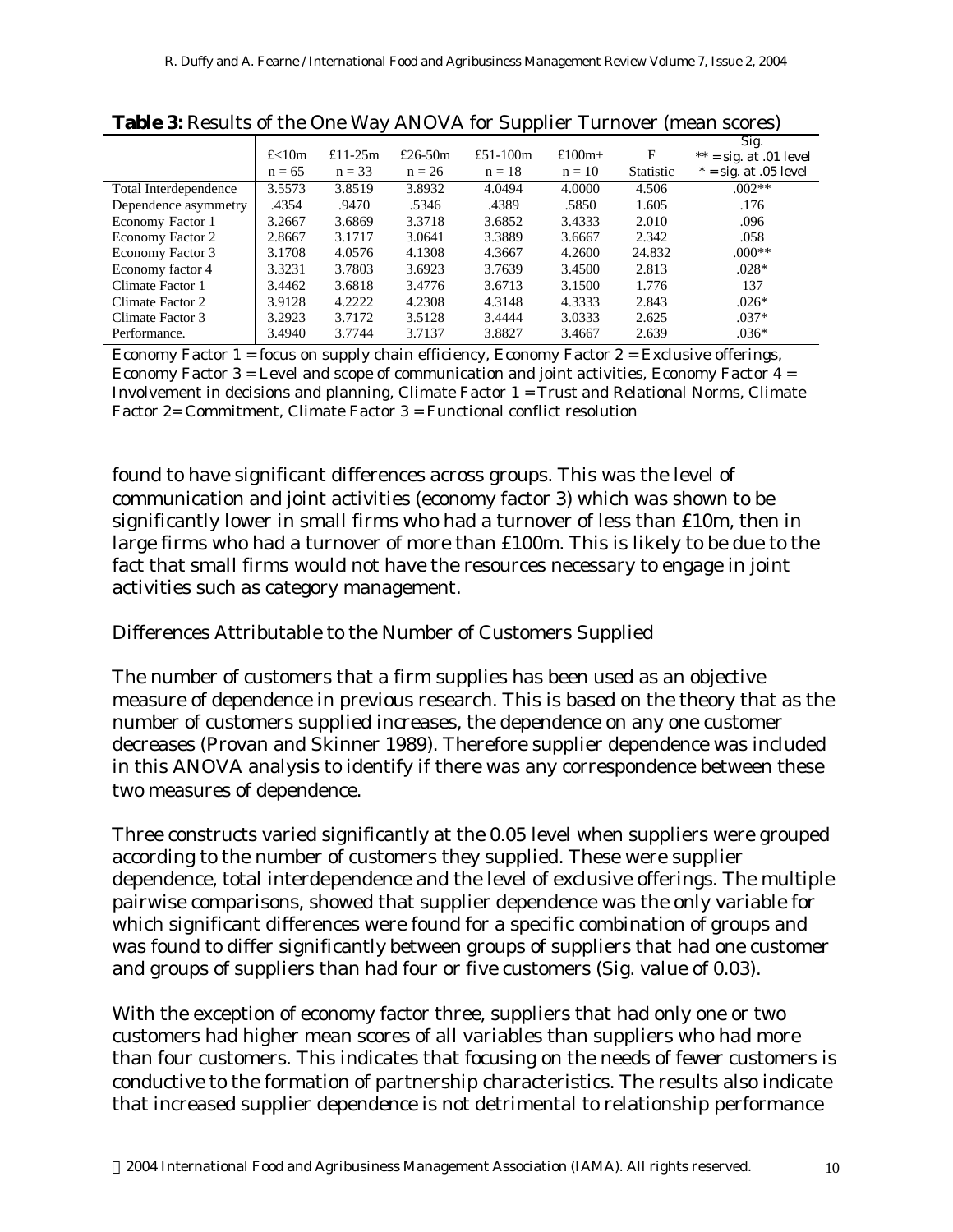|                              |          |                  |                  |                  |                  |                  | Sig.               |
|------------------------------|----------|------------------|------------------|------------------|------------------|------------------|--------------------|
|                              |          | $\boldsymbol{2}$ | 3                | $4-5$            | $6+$             | F                | ** sig. at $.01$   |
|                              | Customer | <b>Customers</b> | <b>Customers</b> | <b>Customers</b> | <b>Customers</b> | <b>Statistic</b> | *<br>sig. at $.05$ |
| <b>Supplier Dependence</b>   | 4.8333   | 4.3625           | 4.4783           | 3.9696           | 4.1241           | 5.060            | $.001**$           |
| <b>Total Interdependence</b> | 4.3148   | 3.9375           | 3.9855           | 3.7271           | 3.8123           | 2.463            | $049*$             |
| Dependence asymmetry         | 1.1667   | .9562            | 1.1087           | .5457            | .7017            | 1.834            | .127               |
| <b>Economy Factor 1</b>      | 3.8889   | 3.8542           | 3.4638           | 3.3768           | 3.5057           | 1.617            | .175               |
| <b>Economy Factor 2</b>      | 3.6111   | 3.5417           | 3.4638           | 2.9203           | 2.9080           | 2.781            | $.030*$            |
| <b>Economy Factor 3</b>      | 4.1000   | 4.0000           | 3.8348           | 3.8652           | 4.0828           | .664             | .618               |
| Economy factor 4             | 3.7083   | 3.6563           | 3.3478           | 3.6630           | 3.4569           | .869             | .485               |
| Climate Factor 1             | 3.7222   | 3.7396           | 3.2754           | 3.5199           | 3.4109           | 1.634            | .170               |
| Climate Factor 2             | 4.3333   | 4.3750           | 4.1449           | 4.1014           | 4.1379           | .636             | .638               |
| Climate Factor 3             | 3.7222   | 3.7292           | 3.3188           | 3.3768           | 3.2874           | 1.325            | .265               |
| Performance                  | 3.8333   | 3.8750           | 3.5217           | 3.6184           | 3.6513           | 1.097            | .362               |

#### **Table 4:** One Way ANOVA For Number Of Retail Customers (mean scores)

Economy Factor  $1 =$  focus on supply chain efficiency, Economy Factor  $2 =$  exclusive offerings, Economy Factor  $3$  = level and scope of communication and joint activities, Economy Factor  $4$  = involvement in decisions and planning, Climate Factor 1 = Trust and Relational Norms, Climate Factor 2= Commitment, Climate Factor 3 = Functional conflict resolution

as suppliers with only one or two customers had higher levels of performance than suppliers who had more than two customers.

### *Differences Attributable to Customer Type*

Due to the fact that the majority of suppliers commented on customer relationships with retailers, the number of suppliers who commented on relationships with customers in other sectors, such as food processing and food service, was quite small. In order for the groups in the analysis to have adequate sample sizes only two groups were created: (1) relationships with retail customers, and (2) relationships with other customers.

Table 5 shows that suppliers who commented on relationships with retail customers had higher mean scores for all of the dimensions of the relationship economy and higher levels of interdependence, dependence asymmetry, performance and commitment. However, they had lower mean scores for trust and relational norms and functional conflict resolution techniques. Five constructs were found to be significantly higher in retail relationships than in relationships with other customers. These were the scope and level of communication linkages and joint activities, a focus on supply chain efficiency, commitment, interdependence and dependence asymmetry.

The significant differences in terms of the scope and level of communication linkages and joint activities and emphasis given to supply chain initiatives indicate that relationships with retail customers are significantly more developed than relationships with food service companies and food processors. These greater investments in the relationship help explain why levels of interdependence and commitment are higher in relationships with retailers than other types of customers.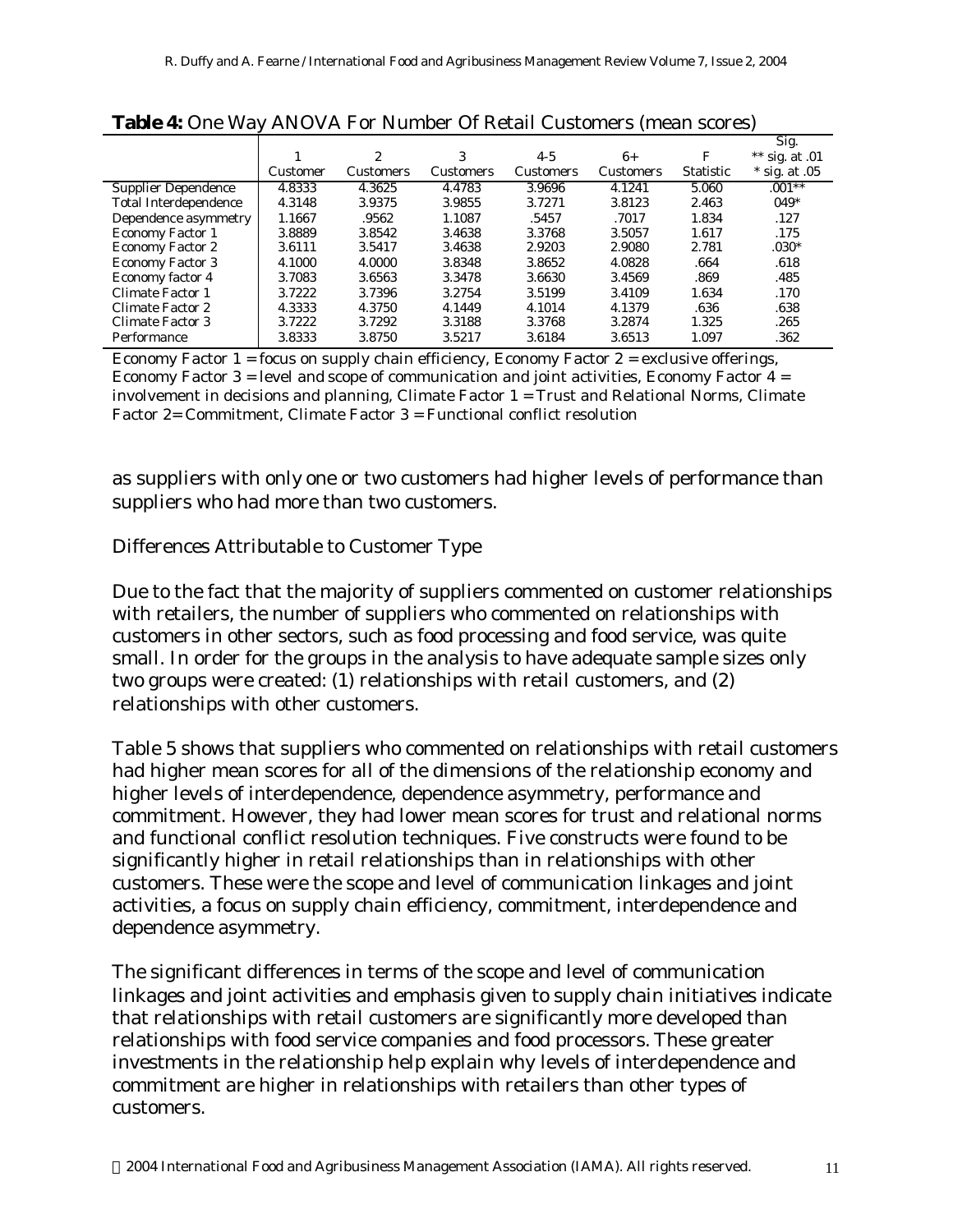|                              |                  |                |             | Sig.                 |
|------------------------------|------------------|----------------|-------------|----------------------|
|                              | Multiple Retail  | Other Types of |             | ** sig. at .01 level |
|                              | <b>Customers</b> | Customer       |             | $* = sig. at .05$    |
|                              | $n = 124$        | $n = 31$       | F Statistic | level                |
| <b>Total Interdependence</b> | 3.8555           | 3.4552         | 13.490      | $.000**$             |
| Dependence asymmetry         | .7752            | $-.0037$       | 18.133      | $.000**$             |
| <b>Economy Factor 1</b>      | 3.5041           | 3.1828         | 3.962       | $.048*$              |
| <b>Economy Factor 2</b>      | 3.1220           | 2.9140         | 1.135       | .288                 |
| <b>Economy Factor 3</b>      | 3.9398           | 2.9710         | 47.332      | $.000**$             |
| Economy factor 4             | 3.5610           | 3.4355         | .629        | .429                 |
| Climate Factor 1             | 3.4831           | 3.6290         | 1.211       | .273                 |
| Climate Factor 2             | 4.1762           | 3.8495         | 6.002       | $.015*$              |
| Climate Factor 3             | 3.3957           | 3.5269         | .740        | .391                 |
| Performance                  | 3.6603           | 3.5341         | 1.153       | .285                 |

#### **Table 5:** One way ANOVA for Type of Customer Supplied (mean scores)

Economy factor  $1 =$  focus on supply chain efficiency, Economy Factor  $2 =$  exclusive offerings, Economy Factor 3 = level and scope of communication and joint activities, Economy Factor  $4 =$ Involvement in decisions and planning, Climate Factor 1 = Trust and Relational Norms, Climate Factor 2= Commitment, Climate Factor 3 = Functional conflict resolution

The results also show that dependence asymmetry was significantly higher for the group of suppliers commenting on relationships with retailers. This indicates that a reason that relationships with retailers are more sophisticated is due to the fact that retailers are able to place greater demands on their suppliers due to their immense buying power. Table 5 also shows that the mean score for dependence asymmetry for suppliers of other types of customers is negative. This negative value indicates that in other food sectors, customers are often more dependent on their suppliers than their suppliers are on them.

These differences in power could explain why levels of the less tangible aspects of partnerships, such as trust and relational norms and functional conflict resolution techniques, were lower in retail relationships than in relationships with other types of customers. For example, researchers have suggested that relationships dominated by a more powerful customer will have lower levels of trust and relational norms as the more powerful partner erodes these behaviours through the use of threatening and forceful behaviour (i.e. Gundlach and Cadotte 1994, Kumar, Scheer and Steenkamp 1995).

#### *Differences Attributable To the Type Of Product Supplied*

The final ANOVA analysis tested to see whether differences could be identified between suppliers of commodity products and suppliers of luxury or added value products. Three groups of suppliers were identified. The first group consisted of suppliers who only supplied commodity items, such as traditional loose fruit and vegetables. This group consisted predominately of small suppliers with a turnover of less than £10 million.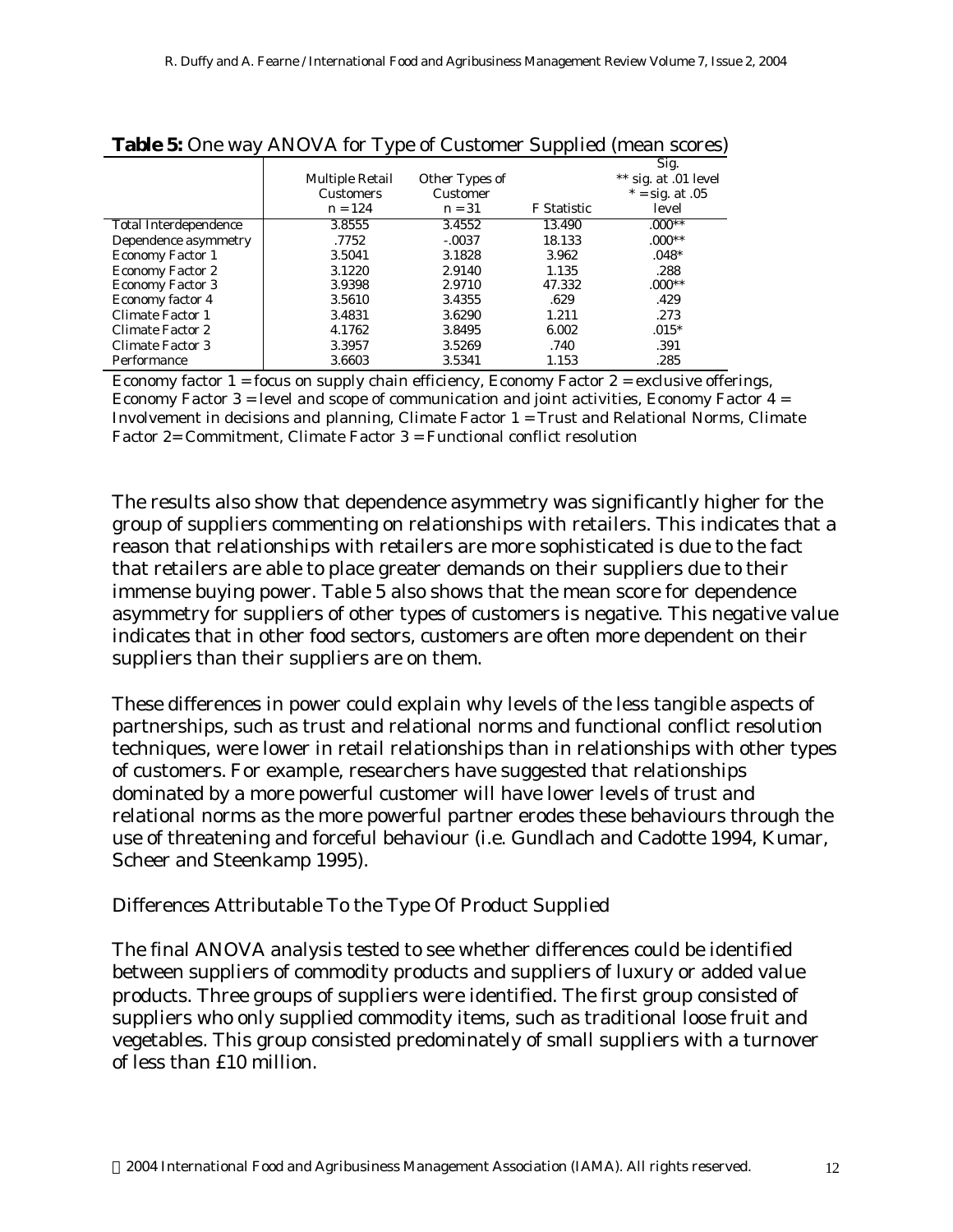Group two was a middle category and consisted of suppliers whose products were difficult to classify as either commodities or value added products as some products, although grown and supplied in the UK by a number of firms, are either more expensive products (i.e. raspberries, strawberries and plums) or require more sophisticated growing facilities, such as greenhouses (i.e. tomatoes, cucumbers). This group consisted primarily of small suppliers although it had a greater number of medium sized suppliers than group one. Finally group three consisted of suppliers who supplied a range of added value or luxury and exotic products. This group consisted primarily of medium to large companies. Group two was omitted from the analysis to ensure that only distinctly different groups of suppliers were compared.

Table 6 shows that, with the exception of economy factor two (exclusive offerings) and climate factor three (functional conflict resolution) the group means were higher for suppliers of premium items than suppliers of commodity items. Four variables were significantly higher for suppliers of premium products than commodity products. These were interdependence, performance, communication and joint activities and commitment.

| $\tilde{\phantom{a}}$   |                        | ັ             | . .         |                  |
|-------------------------|------------------------|---------------|-------------|------------------|
|                         | Suppliers of           | Suppliers of  |             | Sig.             |
|                         | <b>Commodity Items</b> | premium Items |             | ** sig. at $.01$ |
|                         | $n = 65$               | $n = 39$      | F Statistic | $*$ sig. at .05  |
| Total Interdependence   | 3.6434                 | 3.9778        | 9.866       | $.002**$         |
| Dependence asymmetry    | .5604                  | .5675         | .001        | .972             |
| Economy Factor 1        | 3.3881                 | 3.6583        | 2.815       | .096             |
| <b>Economy Factor 2</b> | 3.1542                 | 3.1167        | .036        | .850             |
| <b>Economy Factor 3</b> | 3.4701                 | 4.2675        | 26.860      | $.000**$         |
| Economy factor 4        | 3.4478                 | 3.6750        | 2.123       | .148             |
| Climate Factor 1        | 3.4465                 | 3.6083        | 1.407       | .238             |
| Climate Factor 2        | 4.0050                 | 4.3500        | 6.600       | $.012*$          |
| Climate Factor 3        | 3.4776                 | 3.4661        | .005        | .943             |
| Performance.            | 3.4842                 | 3.8528        | 10.925      | $.001**$         |

**Table 6:** One Way ANOVA Results for Type of Product Supplied (mean scores)

Economy factor  $1 =$  focus on supply chain efficiency, Factor  $2 =$  exclusive offerings, Factor  $3 =$  level and scope of communication and joint activities, Factor  $4 =$  Involvement in decisions and planning, Climate factor  $1 =$  Trust and Relational Norms, Climate factor  $2 =$  Commitment, Climate factor  $3 =$ Functional conflict resolution

The finding that suppliers of commodity products had significantly lower levels of performance than suppliers of premium products, supports the theory that suppliers of commodity products are in a weaker bargaining position as they can only differentiate themselves in terms of price. For example, Fearne and Hughes (1999) state that suppliers of commodity items are forced to accept low prices in order to achieve volume growth, which does little to improve their immediate and long-term financial performance. In addition, they state that the downward pressure on prices for suppliers of commodity items is exacerbated by a fragmented supply base and over capacity of raw material given the static demand for traditional fruit and vegetables.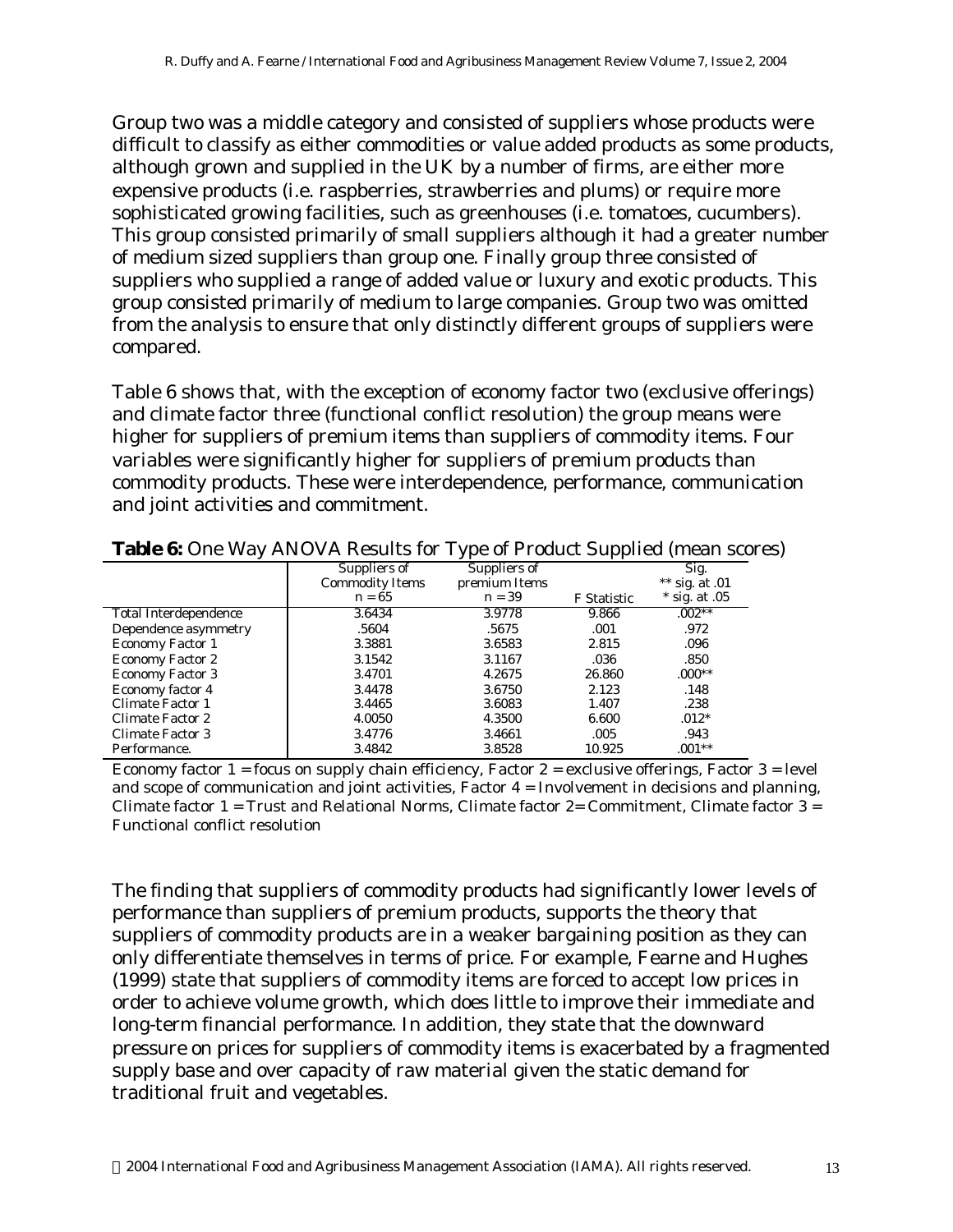Table 6 also shows that the level of communication and joint activities is significantly higher in the group of suppliers supplying premium products than in the group of suppliers supplying commodity products. This result supports suggestions made by Hughes (1996) who stated that collaboration was more likely in the area of innovative premium products than for price-based goods where questions of economic efficiency were likely to be more important. The two other variables that were found to differ significantly between the two groups were the level of interdependence and the level of commitment in the relationship. These were found to be significantly lower for suppliers of commodity products than suppliers of premium added value products. The lower level of interdependence indicates that commodity suppliers realise that other suppliers who offer their customer a comparable product could easily replace them. The lower level of commitment in the relationships also indicates that suppliers of commodity items take a shorter-term view of customer relationships than suppliers of added value and exotic products.

## **Conclusions**

This analysis has provided evidence that firm and product characteristics can have an influence on the development of partnership characteristics and performance. These findings are relevant to the development of inter-organisational theory and are potential issues relating to partnership formation.

#### *Implications for Practitioners*

Larger firms appear to be better placed to invest in their customer relationships, which could be an advantage in the long term as supplier rationalisation continues. The ability to invest in a customer relationship is likely to be an important factor that retailers consider when allocating suppliers. This is because retailers increasingly want to deal with fewer, larger and more technically efficient suppliers who can offer them a greater variety of services. This finding highlights the need for suppliers to increase their critical mass, particularly if they supply a relatively undifferentiated product. This trend is already evident in the UK with existing suppliers restructuring into larger companies through mergers and acquisitions.

The research also highlights some important implications for suppliers who are considering concentrating on fewer customers or becoming dedicated suppliers. By definition, being a dedicated supplier means that the dependence of a supplier on that customer will be high. Due to the relative power advantage that a customer has over a dependent supplier this situation would appear to be risky and leave the supplier vulnerable to the demands of the customer.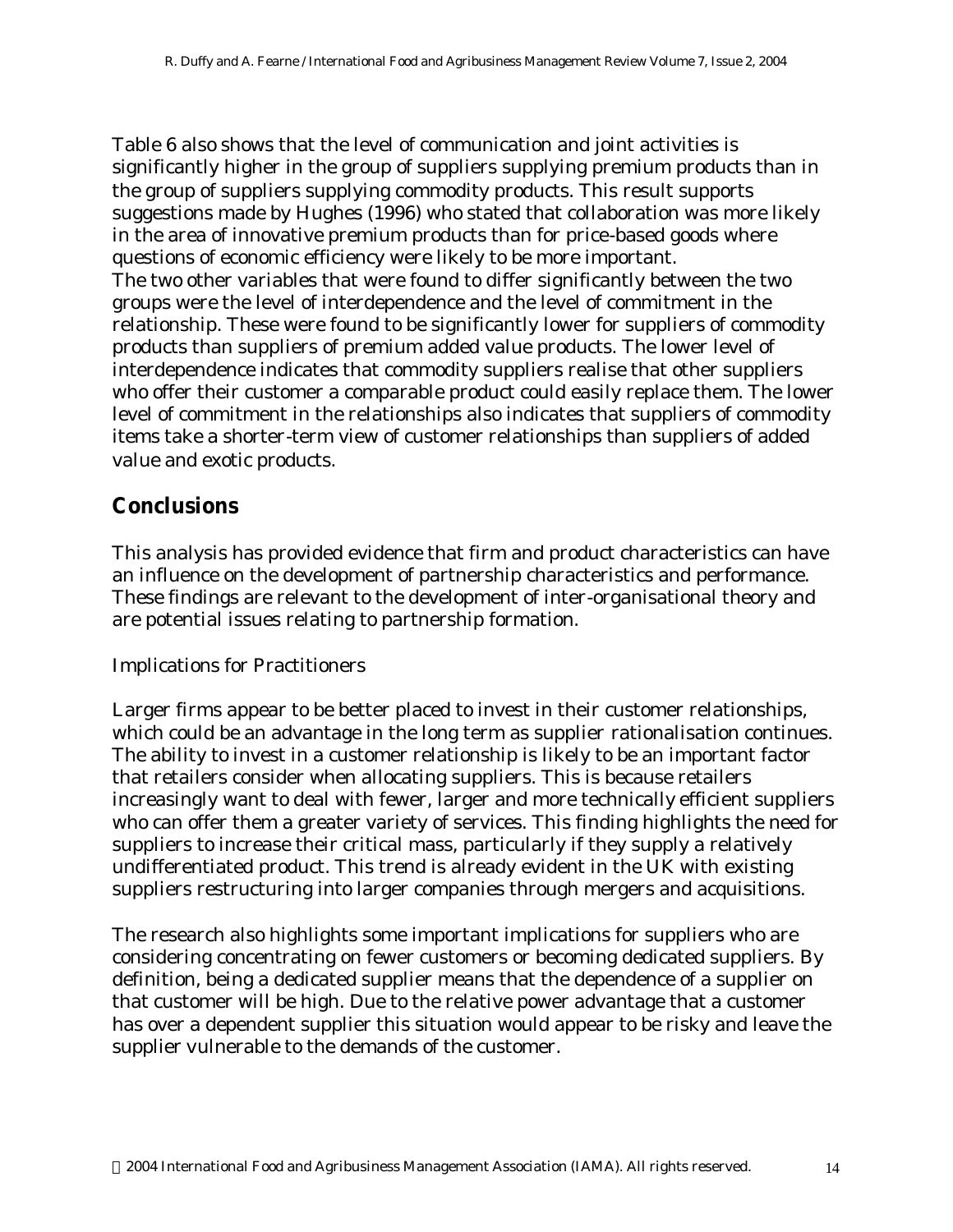However, the research indicates that although dedicated suppliers perceive themselves to be in a position of greater relative dependence than suppliers with more customers it is not detrimental to their performance. In fact the results showed that suppliers with only one or two customers reported higher levels of performance than suppliers with more than two customers. Therefore concentrating on the needs of fewer customers should be viewed as a viable option for suppliers who are currently supplying many customers and struggling to serve any of them adequately. Indeed as the retail environment becomes more competitive it is likely that retailers may request a greater degree of exclusivity in their supply arrangements in order to differentiate their product offering from their competitors.

Suppliers of commodity products reported significantly lower levels of performance than suppliers of value added or exotic products. This finding supports conclusions reached in previous research, which suggested that growth in the fresh produce industry is most likely to be achieved in the value added sector (Fearne and Hughes 1999). This is due to the fact that retailers value suppliers who provide them with products that differentiate them from their competitors. By adding value to the product, or by offering the retailer a differentiated offering, suppliers provide themselves with the opportunity to appropriate value for themselves rather than passing it all to the retailer.

Fearne and Hughes (1999) state that in order to compete in the added-value sector firms need to build more collaborative trading relationships with customers. They state that this is because the continued development of innovative value added products requires suppliers to take a long term perspective on investment and innovation focusing on the future needs and wants of customers. This research supports these views as suppliers of value added products were found to have higher levels of all partnership characteristics than suppliers of commodity products.

Therefore, if suppliers wish to improve their performance they must break out of the commodity trap. However this requires a more long term and strategic focus to ensure that future growth areas are identified and innovative products offered. This is likely to present a big challenge to many fresh produce suppliers as in order to drive value in the fresh produce industry, and not just volume, suppliers will be required to adopt strategies typically associated with branded manufacturers.

The results also show that relationships with retail customers have a higher degree of partnership characteristics than relationships with food service companies and food processors. This result is not surprising given the fact that multiple retailers have been driving the development of supply chain partnerships through initiatives such as ECR, to add value and remove costs from the supply chain and to increase their competitiveness. This type of initiative has been less evident in the food service sector. However, if competitive pressures in the food service industry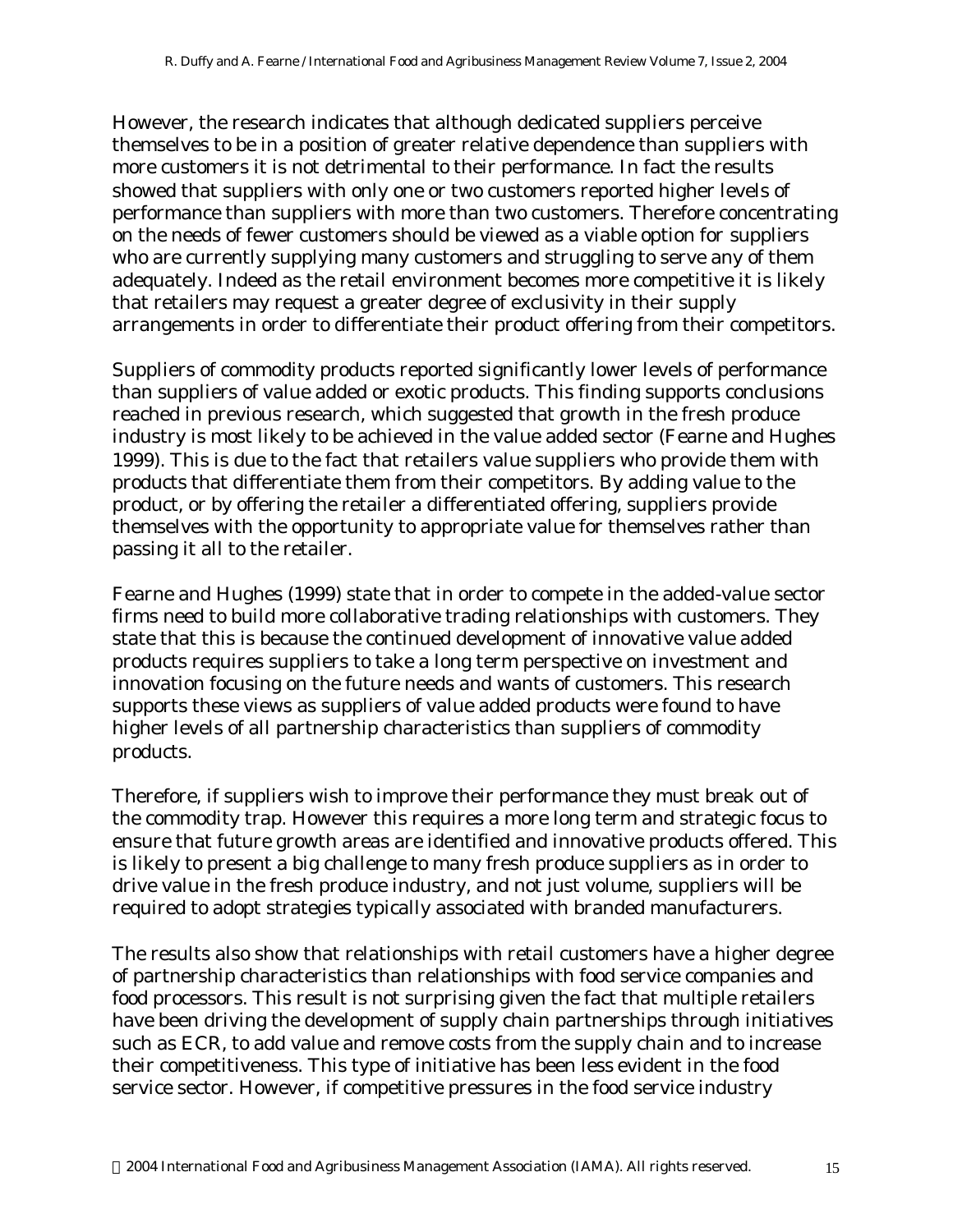increase, developments in customer-supplier relationships could mirror those developments in the retail industry. If this is the case, food service firms are likely to rationalise their supply base in the same way as food retailers. To help ensure the continued viability of customer relationships this research indicates that suppliers should seek to develop their relationships with their food service customers in advance of what many regard an inevitable process of re-structuring.

### *Implications for Theory*

The findings with regard to the duration of a relationship are consistent with the findings of previous research, which has found the impact of relationship length on a number of important channel constructs to be minimal (i.e. Lusch and Brown 1996, Ganesan 1994, Kumar, Scheer and Steenkamp 1995). Therefore the decision to the use relationship length to select a customer relationship in the survey would appear to have not biased the responses for any of the constructs in the study.

The study also helps our understanding of the measurement of the dependence construct. For example, researchers have stated that the measurement of dependence has been hindered by the wide variety and measures used to operationalise the construct. In particular, Heide and John (1988) state that the use of different empirical indicators, that have been used interchangeably as measures of dependence, makes it difficult to make generalisations from the literature. This is because different aspects of dependence do not necessarily co-vary or have the same affect on the outcome variables.

However, this study found that a significant relationship exists between two commonly used measures of dependence. For example, the perceptive dependence measure of replacability used in this study (i.e. Heide and John 1988, Dant and Schul 1992, Kumar, Scheer and Steenkamp 1995, Buchanan 1992) was found to be significantly related to an objective measure of dependence, which was the number of customers supplied (Provan and Skinner 1989, Jacobs 1974). This finding could help researchers to make better generalisations from the dependence literature in the future.

## **References**

- Anderson, J. & Narus, J. 1991, Partnering As A Focused Market Strategy. Californian Management Journal, vol. 33(Spring), pp. 95-113.
- Arndt, J. 1983, The Political Economy Paradigm: Foundation For Theory Building In Marketing, Journal Of Marketing, vol. 47, pp. 44-54.
- Blois, K. 1996, Relationship Marketing In Organisational Markets: Assessing Its Costs And Benefits, Journal Of Strategic Marketing, vol. 4, pp. 181-191.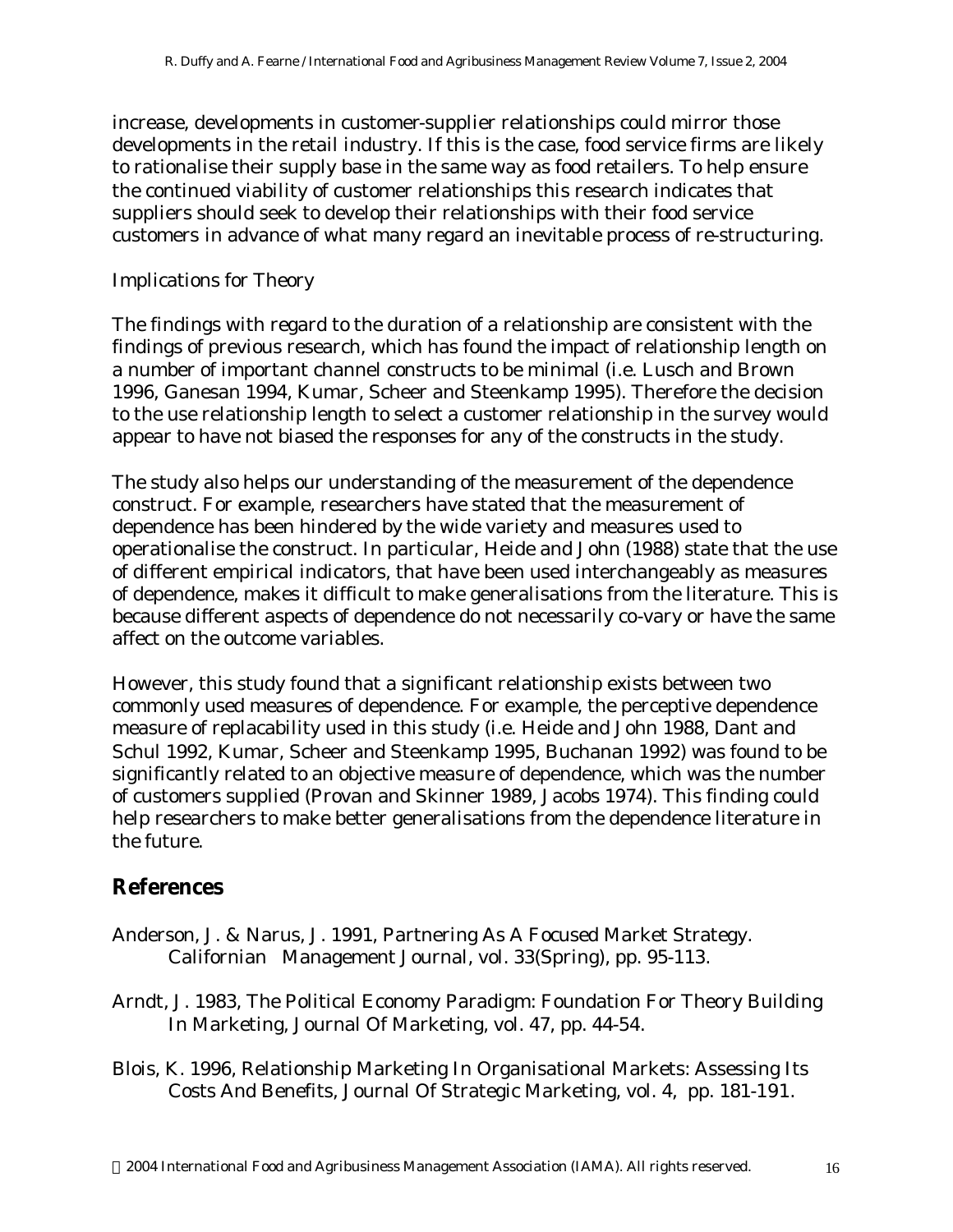- Blois, K. 1997, Are Business To Business Relationships Inherently Unstable? Journal Of Marketing Management, vol.13.
- Buchanan, L. 1992, Vertical Trade Relationships: The Role Of Dependence And Symmetry In Attaining Organisational Goals, Journal Of Marketing Research, vol. XXIX (February), pp. 65-75.
- Cannon, J.P. 1992, A Taxonomy Of Buyer-Supplier Relationships In Business Markets, University Of North Carolina, Chapel Hill.
- Cannon, J. & Perreault, W. 1997, The Nature Of Business Relationships: Working Paper, Department Of Marketing, Colorado State University.
- Dant, R.P. & Schul, P.L. 1992, Conflict Resolution Processes In Contractual Channels Of Distribution, Journal Of Marketing, vol. 56, pp. 38-54.
- Dawson, J.A. & Shaw, S.A. 1989, The Move To Administered Vertical Marketing Systems By British Retailer,. European Journal Of Marketing, vol 23(7).
- Duffy, R. 2002, The Impact of Supply Chain Partnerships on Supplier Performance: A Study of the UK Fresh Produce Industry, PhD Thesis, Imperial College at Wye, University of London
- Duffy, R., Fearne, A. & Hornibrook, S, 2003, Measuring Distributive and Procedural Justice: an exploratory investigation of the fairness of retailer-supplier relationships in the UK Food Industry, British Food Journal, Vol. 105, No 10, pp. 682-694
- Dwyer, F.R., Schurr, P.H & Oh, S. 1987, Developing Buyer-Seller Relationships. Journal Of Marketing, vol. 51(April), pp. 11-27.
- El-Ansary, A., "Determinants of Power- dependence in the distribution channel", Journal of Retailing, Vol. 5, No 2 (1975).
- Ellram, L. & Hendrick, T. 1995, Partnering Characteristics: A Dyadic Perspective, Journal Of Business Logistics, vol. 16(1).
- Fearne, A. & Hughes, D. 1999, Success Factors In The Fresh Produce Supply Chain: Insights From The UK, Supply Chain Management, vol. 4(3), pp. 120-128.
- Fiddis, C. 1997, Manufacturer-Retailer Relationships In The Food And Drink Industry: Strategies And Tactics In The Battle For Power, Financial Times Retail And Consumer Publications.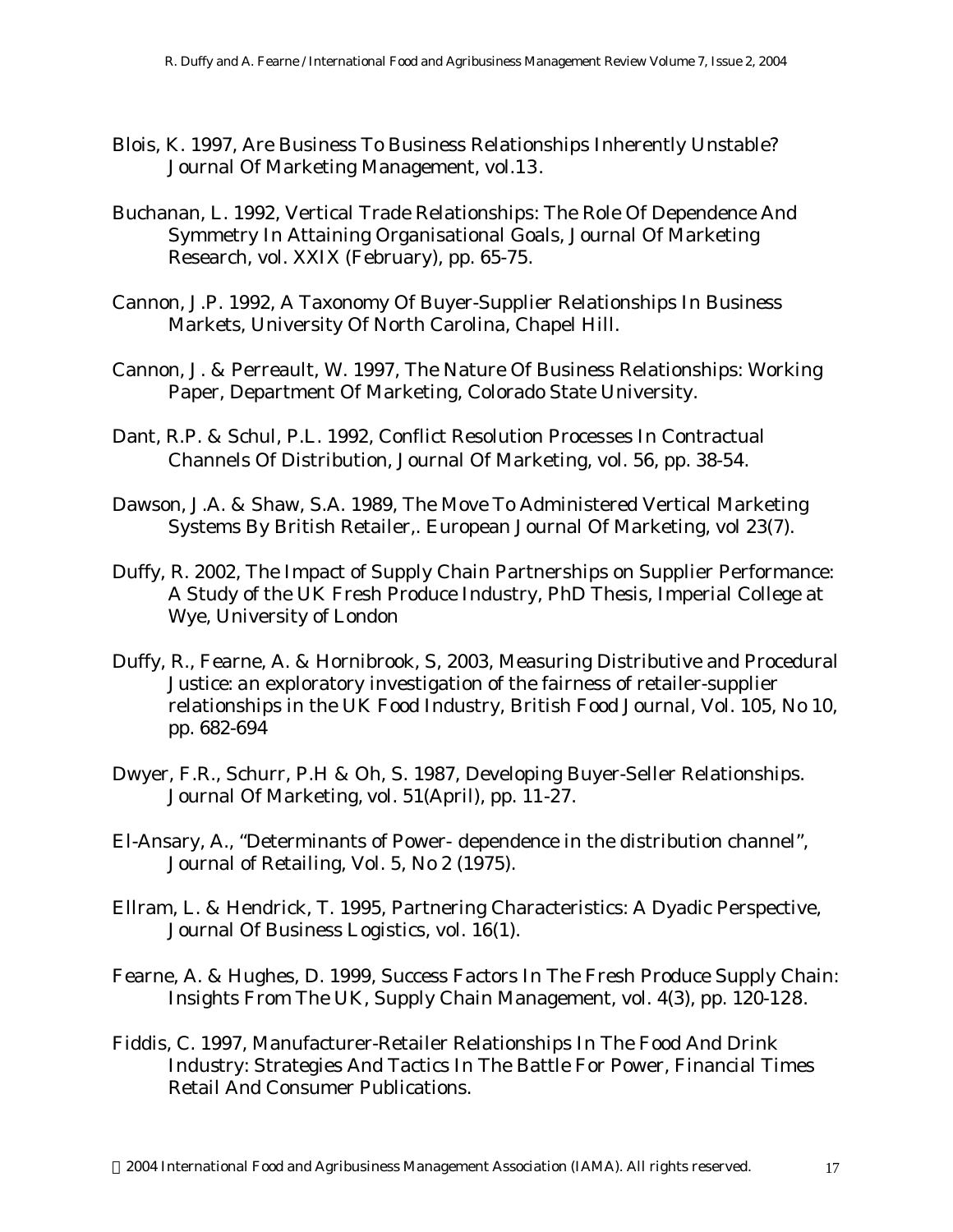- Frazier, G.L. & Antia, K.D. 1995, Exchange Relationships And Interfirm Power In Channels Of Distribution, Journal Of The Academy Of Marketing Science, vol.23(4), pp.321-326.
- Frazier, G., Spekman, R & O'Neal, C. 1988, Just In Time Exchange Relationships in Industrial Markets. Journal Of Marketing, vol. 52(October), pp.52-67.
- Ganesan, S. 1994, Determinants Of Long-Term Orientation In Buyer-Seller Relationships, Journal Of Marketing, vol. 58(April), pp. 1-19.
- Gassenheimer, J.B., Sterling, J & Robicheaux, R., Long-Term Channel Member Relationships, International Journal Of Physical Distribution And Materials Management, vol. 19, No 12 (1989) pp.15-28.
- Gattorna, J.L. & Walters, D.W. 1996, Managing The Supply Chain: A Strategic Perspective, Macmillan Business.
- Geyskens, I., Steenkamp, J., Scheer, L & Kumar, N. 1996, The Effects Of Trust And Interdependence On Relationship Commitment: A Trans-Atlantic Study, International Journal Of Research In Marketing, vol.13, pp. 303-317.
- Gundlach, G. & Cadotte, E.R. 1994, Exchange Interdependence And Interfirm Interaction: Research In A Simulated Channel Setting, Journal Of Marketing Research, vol. XXXI(November), pp. 516-532.
- Haytko, D, "The Performance construct in Channels of distribution: A review and Synthesis", American Marketing Association, (Winter) (1994), pp262-71.
- Heide, J. & John, G. 1988, The Role Of Dependence Balancing In Safeguarding Transaction-Specific Assets In Conventional Channels, Journal Of Marketing, vol. 52(January), pp. 20-35.
- Heide, J.B. & John, G. 1992, Do Norms Matter In Marketing Relationships? Journal Of Marketing, vol.56 (April), pp. 32-44.
- Hingley, M. 2000, Innovation In Supply Chain Relationships: Experience From UK Fresh Produce Suppliers And Multiple Retailer Buyers. in Chain Management In Agribusiness And The Food Industry, Wageningen University Conference Proceedings.
- IGD. 1996, ECR Process Framework, IGD Business Publications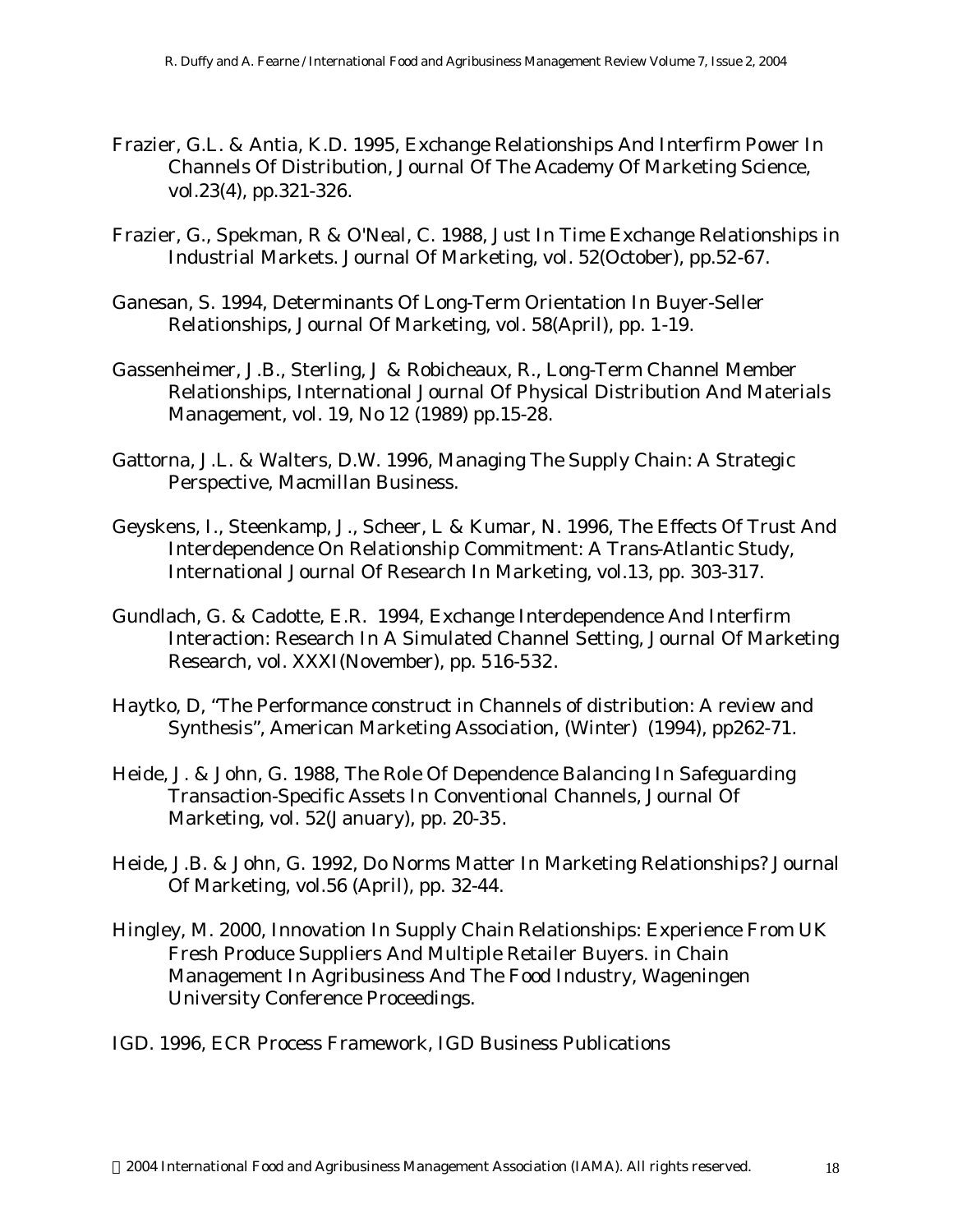- Jacobs, D. 1974, Dependency And Vulnerability: An Exchange Approach To The Control Of Organisations, Administrative Science Quarterly, vol.19(March), pp. 45-59.
- Kaufmann, P.J. & Stern, L.W. 1988, Relational Exchange Norms, Perceptions Of Unfairness And Retained Hostility In Commercial Litigation, Journal Of Conflict Resolution, vol.32(3), pp. 534-552.
- Kumar, N., Scheer, L.K. & Steenkamp, E.M. 1995, The Effects Of Perceived Interdependence On Dealer Attitudes, Journal Of Marketing Research, XXXII(August), pp. 348-356.
- Leuthesser, L. 1997, Supplier Relational Behaviour: An Empirical Assessment. Industrial Marketing Management, vol.26, pp.245-254.
- Lusch, R.F. & Brown, J.R. 1996, Interdependency, Contracting, And Relational Behaviour In Marketing Channels, Journal Of Marketing, vol.60, pp. 19-38.
- Michie, D. & Sibley, S. 1979, Channel Conflict, Competition, And Co-operation: Theory And Management, in Contemporary Issues In Marketing Channels, R. Lusch & P. Zinszer, (Eds). University Printing Services, The University Of Oklahoma.
- Mitchell, A. 1997, Efficient Consumer Response: A New Paradigm For The European Fmcg Sector, Financial Times Retail And Consumer Publishing.
- Mohr, J. & Spekman, R. 1994, Characteristics Of Partnership Success: Partnership Attributes, Communication Behaviour And Conflict Resolution Techniques, Strategic Management Journal, vol.15, pp.135-152.
- Morgan, R. & Hunt, S. 1994, The Commitment- Trust Theory Of Relationship Marketing, Journal Of Marketing, vol. 58(July), pp. 20-38.
- Nielson, C. 1997, An Empirical Examination Of The Role Of Closeness In Industrial Buyer-Seller Relationships, European Journal Of Marketing, vol.32(5/6).
- Noordewier, T.G., John, G & Nevin, J.R. 1990, Performance Outcomes Of Purchasing Arrangements In Industrial Buyer-Vendor Relationships, Journal Of Marketing, vol. (October).
- Provan, K. & Skinner, S. 1989, Interorganisational Dependence And Control As Predictors Of Opportunism In Dealer-Supplier Relations, Academy Of Management Journal, vol.32(1).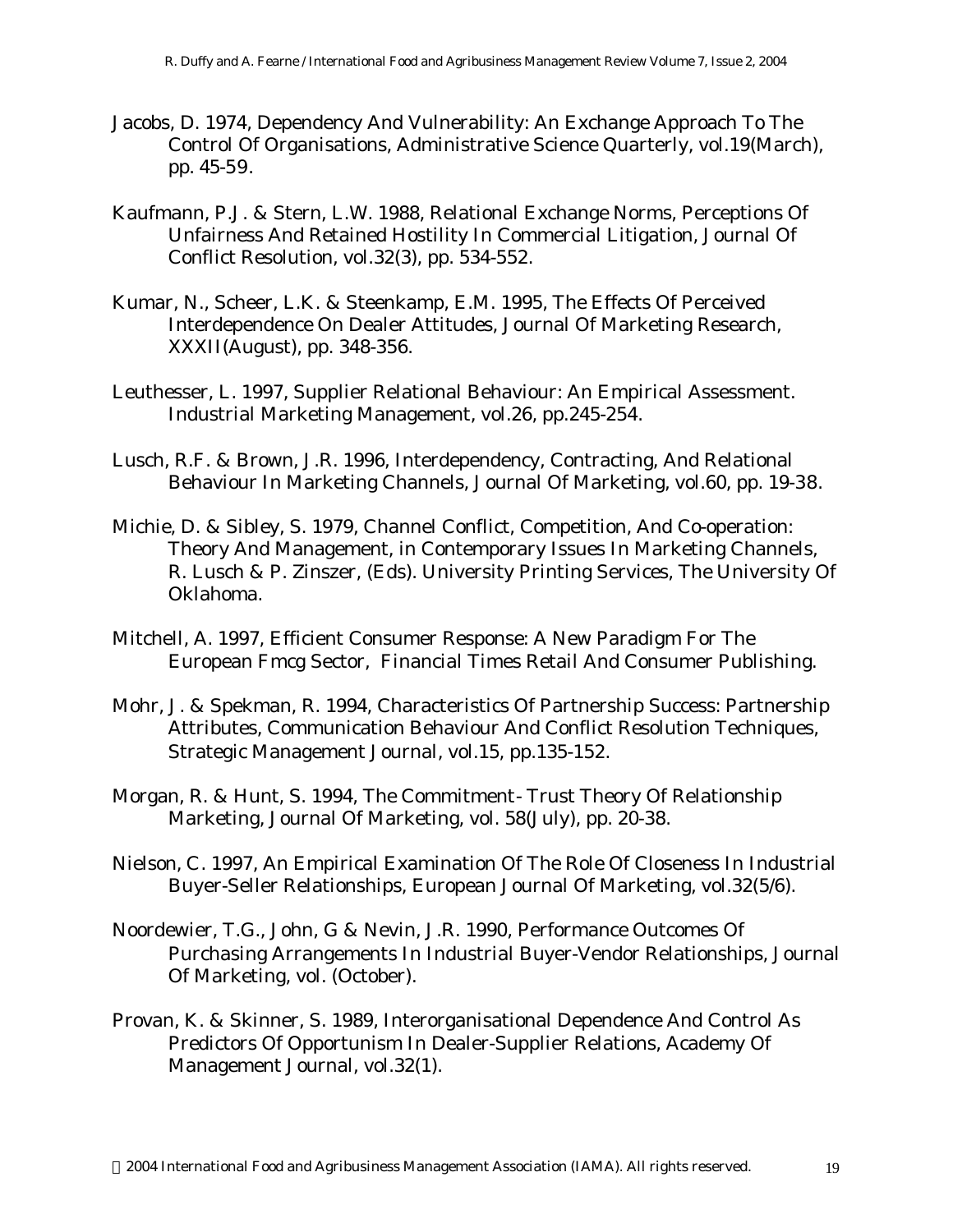- Reve, T. and L. Stern, "Interorganisational Relations in Marketing Channel", Academy of Management Review, Vol. 4, No 3 (1979), p405-416
- Reve, T. & Stern, L. 1986, The Relationship Between Interorganisational Form, Transaction Climate, And Economic Performance In Vertical Interfirm Dyad, in Marketing Channels: Relationships And Performance, L. Pellegrini & S.K. Reddy, (Eds), Lexington Books.
- Robicheaux, R. & Coleman, J. 1994, The Structure Of Marketing Channel Relationships, Journal Of The Academy Of Marketing Science, vol. 22(1), pp.38-51.
- Robicheaux, R. & El-Ansary, A. 1976, A General Model For Understanding Channel Member Behaviour, Journal Of Retailing, vol.52(4), pp.13-30.
- Salmond, D. 1987, When And Why Buyers And Sellers Collaborate: A Resource Dependence And Efficiency View, PhD Thesis, Department Of Marketing, Maryland.
- Siguaw, J.A., Simpson, P.M. & Baker, T.L. 1998, Effects Of Supplier Market Orientation On Distributor Market Orientation And The Channel Relationship: The Distributor Perspective, Journal Of Marketing, vol. 62, pp. 99-111.
- Skinner, S.J., Gassenheimer, J.B. & Kelley, S.W. 1992, Co-operation In Supplier-Dealer Relations, Journal Of Retailing, vol.68(2).
- Spekman, R. & Salmond, D. 1992, A Working Consensus To Collaborate: A Field Study Of Manufacturer-Supplier Dyads, Marketing Science Institute, Cambridge, Massachusetts.
- SPSS 1999, SPSS for Windows (Version 10) Chicago, Il: SPSS Inc
- Stern, L. & El-Ansary, A. 1992, Marketing Channels, Englewood Cliffs: Prentice Hall.
- Stern, L.W. & Reve, T. 1980, Distribution Channels As Political Economies: A Framework For Comparative Analysis, Journal Of Marketing, vol.44, pp. 52- 64.
- Wilson, D. & Vlosky, R. 1998, Interorganisational Information System Technology And Buyer-Seller Relationships, Journal Of Business And Industrial Marketing, vol.13(3)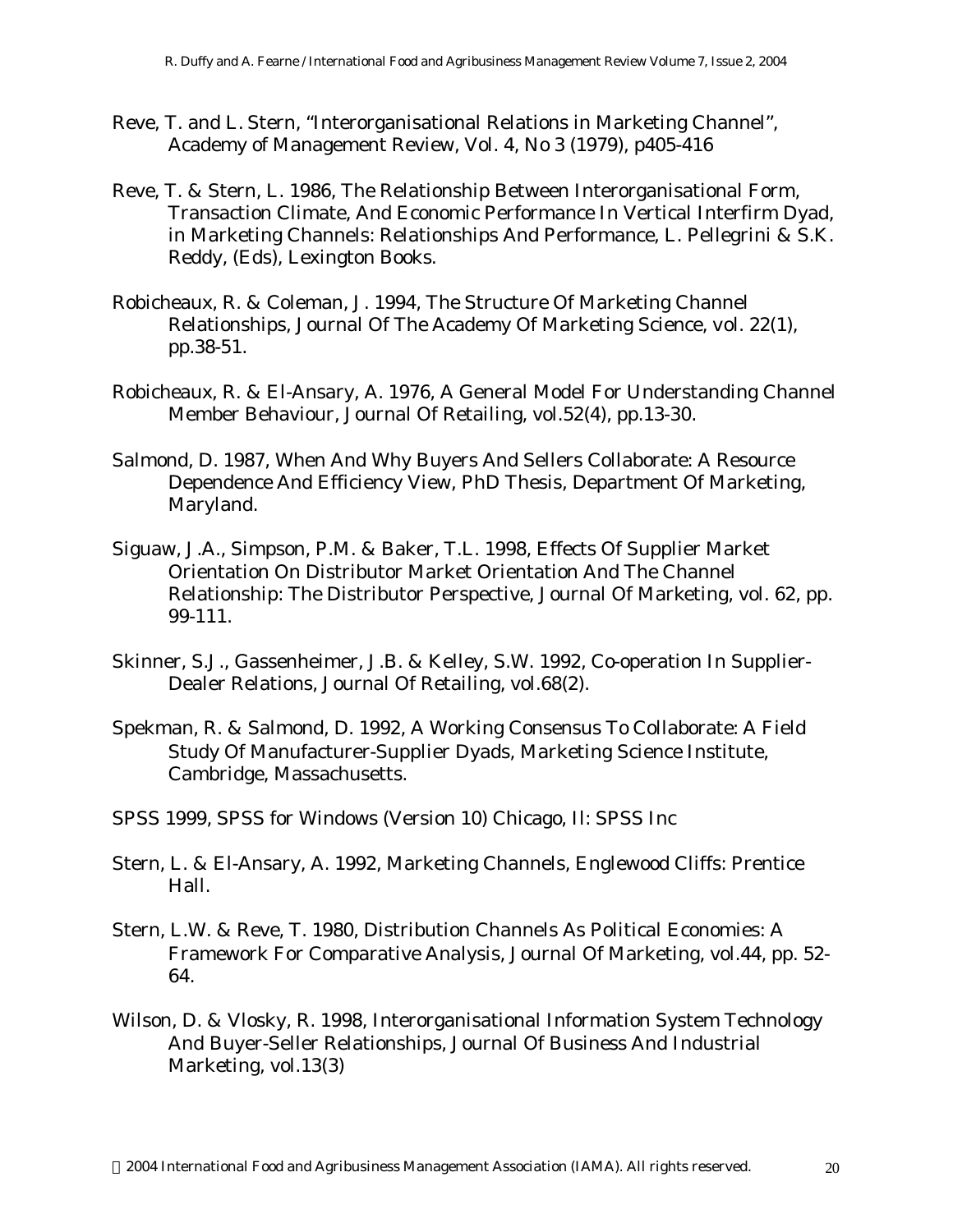Woo, C. & Willard, G. 1983, Performance Representation In Strategic Management Research: Discussion And Recommendations, in 23rd Annual National Meetings Of The Academy Of Management, Dallas.

## **Appendix: Measurement Scales**

*Focus on Supply Chain Efficiency: Economy Factor One*

S2.q8 – We work together with this customer to identify where waste and excessive costs are occurring in an ongoing effort to make the supply chain more efficient.

S2.q12 – Consumer demand is forecast jointly with this customer to help minimize waste and reduce stock-outs.

S2.q14 – Production is planned jointly with this customer, and produce grown according to these requirements.

*Exclusive Offerings: Economy Factor Two*

S2.q19 – Our company offers this customer exclusive product varieties and brands.

S2.q20 – Our company provides this customer with an exclusive set of growers.

S2.q22 – Our company has invested in production facilities that are exclusively for this customer.

*Level and Scope of Communication and joint activity: Economy Factor Three*

S2.q1 – Our company communicates on a daily basis with this customer (e.g. phone, fax).

S2.q2 – Our company has EDI systems in place with this customer.

S2.q3 – Members of our company frequently meet face to face with their operational counterparts from this customer's organization.

S2.q4 – Our company has a dedicated customer team assigned to this customer account.

S2.q5 – Communication is restricted to the interface between our sales department and this customer's purchasing department. (R)

S2.q9 – We have regular strategic meetings with this customer, in which we discuss our future requirements and goals for the relationship.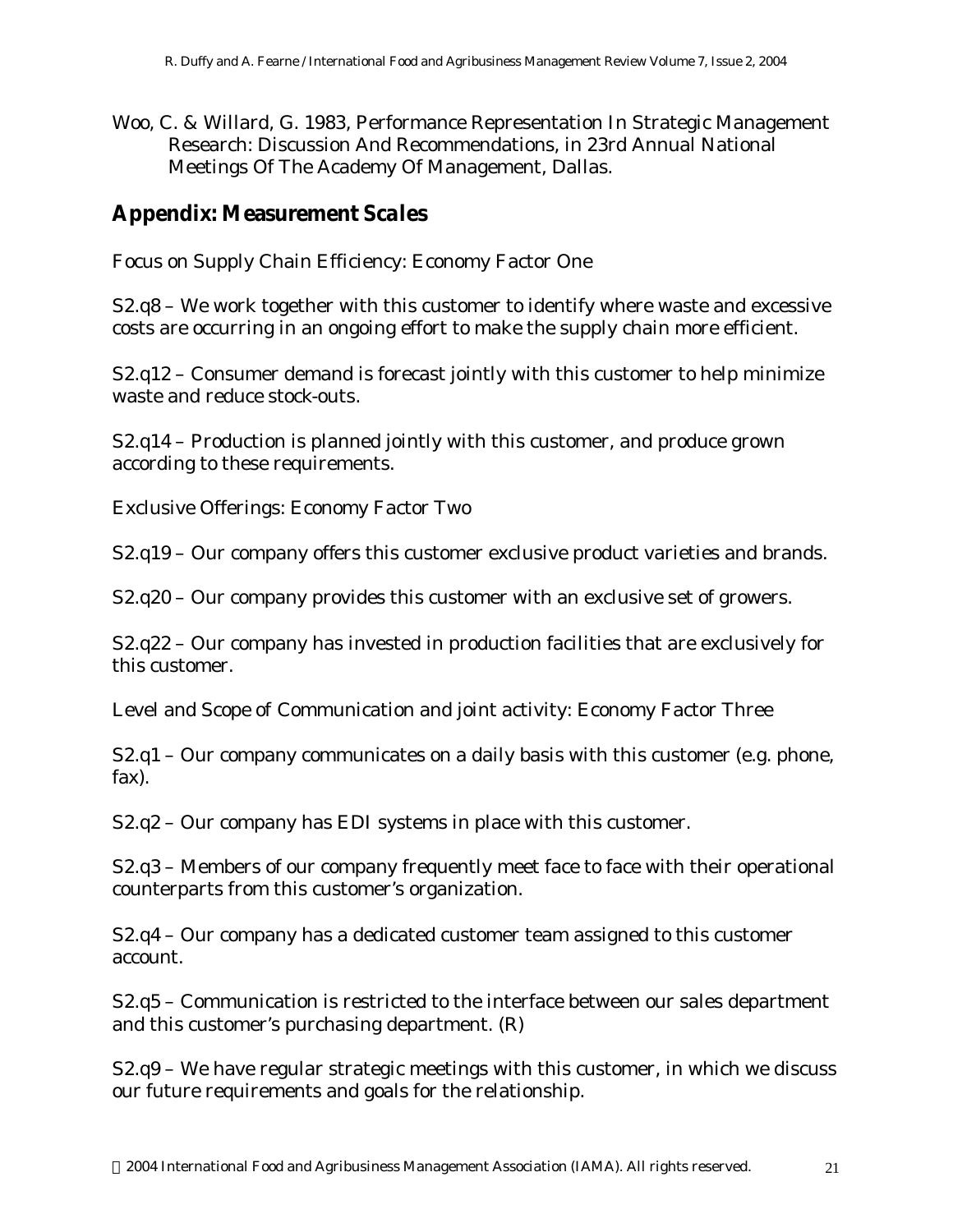S2.q15 – This customer shares EPOS data with our company.

S2.q16 – We undertake market research and discuss the findings with this customer.

S2.q17 – Sales data and promotional activities are analysed jointly with this customer.

S2.q18 – New product varieties, packaging and presentation ideas are developed in conjunction with this customer.

*Involvement in Decisions and Planning: Economy Factor Four*

S2.q7 – When negotiating prices this customer tries to force the price down as low as possible without any consideration of our costs. (R)

S2.q10 – In meetings our company has an input into any decisions that are taken by this customer concerning this business relationship.

S2.q11 – In meetings this customer is not interested in our advice or opinions, and just tells us what to do. (R)

S2.q13 – There is rarely any warning of promotions or special events that this customer has organized, which makes it difficult to plan supplies. (R)

## *Supplier Dependence*

S3.q1 – It would be difficult to replace the sales and profits generated by this customer.

S3.q2 – This customer is more important than other customers we supply.

S3.q3 – Investments we have made in this customer would make it costly to end the relationship.

S3.q4 – It would be very disruptive to our company's operations to end the relationship with this customer.

S3.q5 – This customer could be easily replaced with another customer. (R)

*Customer Dependence*

S3.q6 – This customer would find it difficult to identify a supplier that could offer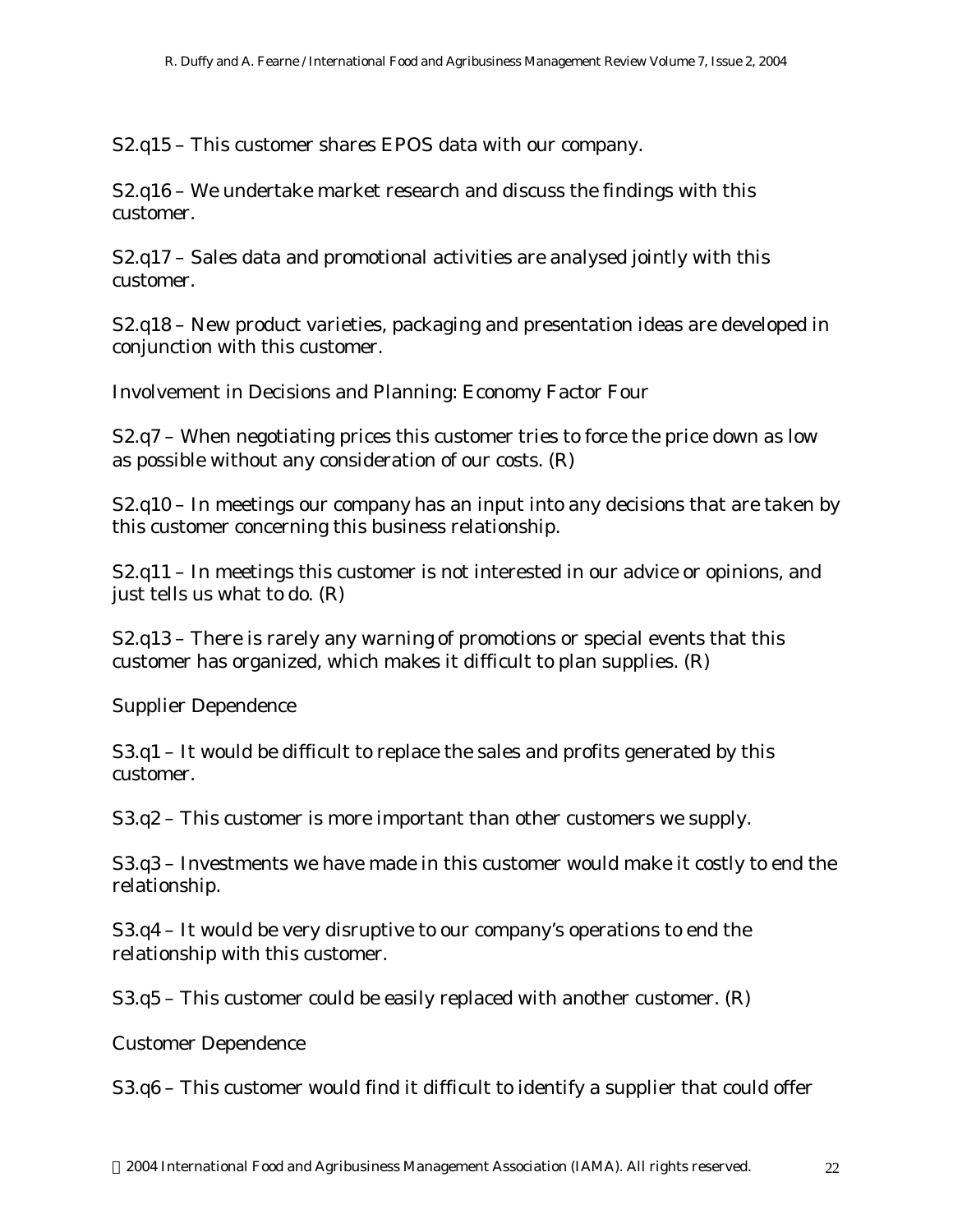them products and a service that are comparable to our own.

S3.q7 – This customer views us as being significantly better than our closest competitors.

S3.q8 – This customer has made investments in our company that would make it difficult for them to terminate business with us. (deleted from scale)

S3.q9 – This customer would experience severe disruption to supply if it ended its relationship with our company.

S3.q10 – This customer could easily replace us with another supplier. (R)

*Commitment*

S4.q1 – We expect our relationship with this customer to continue for a long time.

S4.q2 – We expect our relationship with this customer to strengthen over time.

S4.q3 – We are willing to make investments to develop our business with this customer.

*Trust* 

S4.q4 – This customer's staff is dependable and honorable and stands by their word.

S4.q5 – We believe that this customer would not try to deceive us.

S4.q6 – This customer would not deliberately take action that would negatively affect us.

S4.q7 – This customer would not use confidential information to take advantage of us.

#### *Relational Norms*

S4.q8 – If either of us has a problem, we can count on each other's support to find a solution.

S4.q9 – We are happy to do this customer favours, as we know that such action will be reciprocated in the future.

S4.q10 – When an unexpected situation arises that proves detrimental to either party, we would both rather work out a new deal than hold each other to the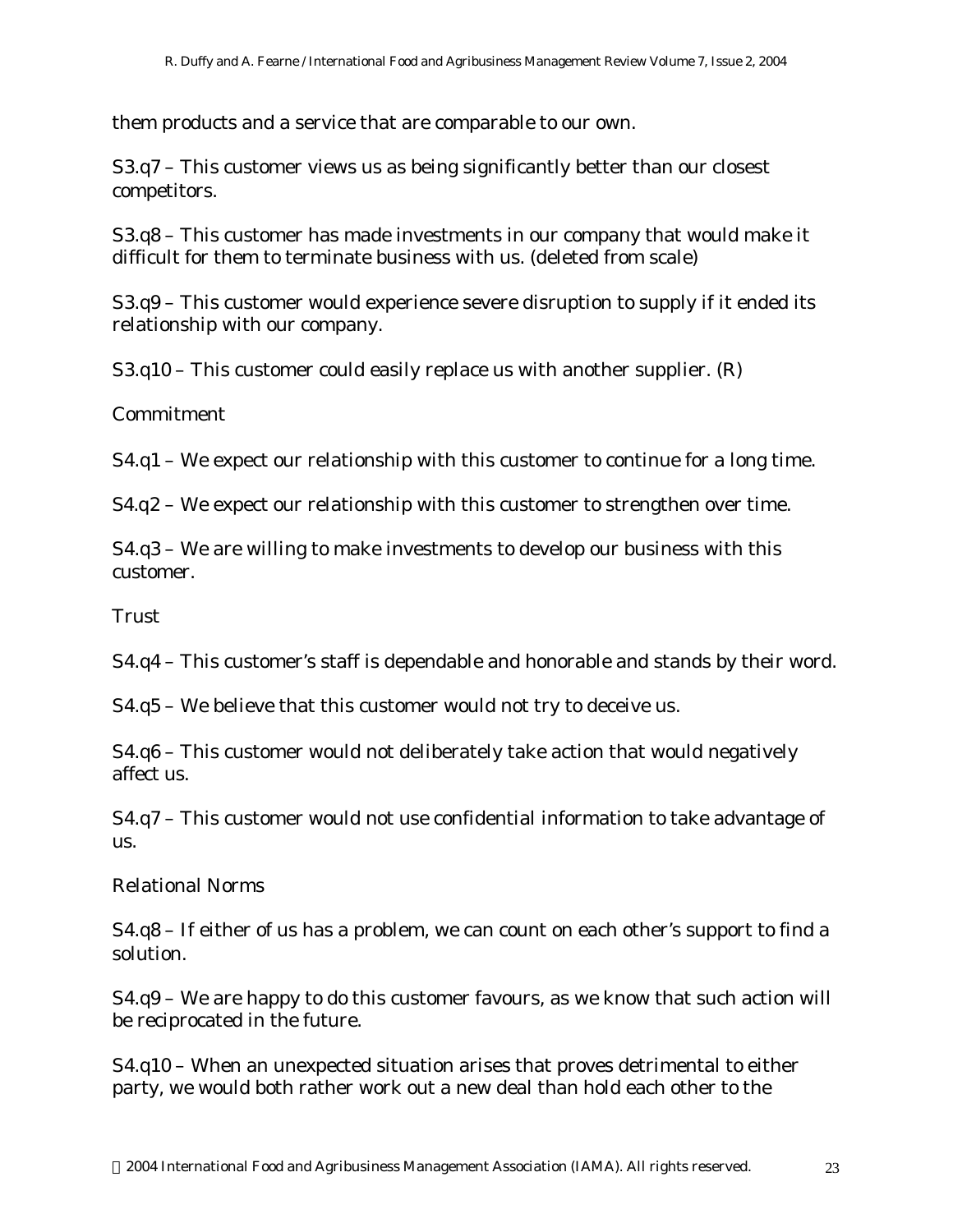original terms.

S4.q11 – If either of us encounters unexpected problems or needs, we are both able to be flexible and adapt to the changing circumstances.

S4.q12 – We receive a fair proportion of the benefits that are generated from this relationship.

S4.q13 – We believe that this customer strives to take action that benefits the relationship as a whole, rather than looking for ways to fulfil its own interests at our expense.

S4.q14 – This customer keeps us informed about events or changes that may affect us.

S4.q15 – We are confident this customer does not withhold information that could be of use to our firm.

## *Functional Conflict Resolution*

S4.q18 – When disagreements arise in this relationship, people tend to spend time shifting blame for the problem. (R)

S4.q19 – There are lingering feelings of resentment and frustration resulting from problems that have not been satisfactorily resolved in the past. (R)

S4.q20 – In trying to resolve a difficult problem this customer sometimes lets us know that they can take their business elsewhere. (R)

## *Performance*

S5.q1 – The amount of business that we have with this customer is growing.

S5.q2 – We are satisfied with the level of profits we achieve with this customer.

S5.q3 – Investments of time and money in this customer have been worthwhile.

S5.q4 – Investments we have made in this relationship have made our business operations more cost effective and efficient.

S5.q5 – The cost of servicing this customer is low given the amount of business it generates.

S5.q6 – Returns that we have made from this relationship have enabled us to